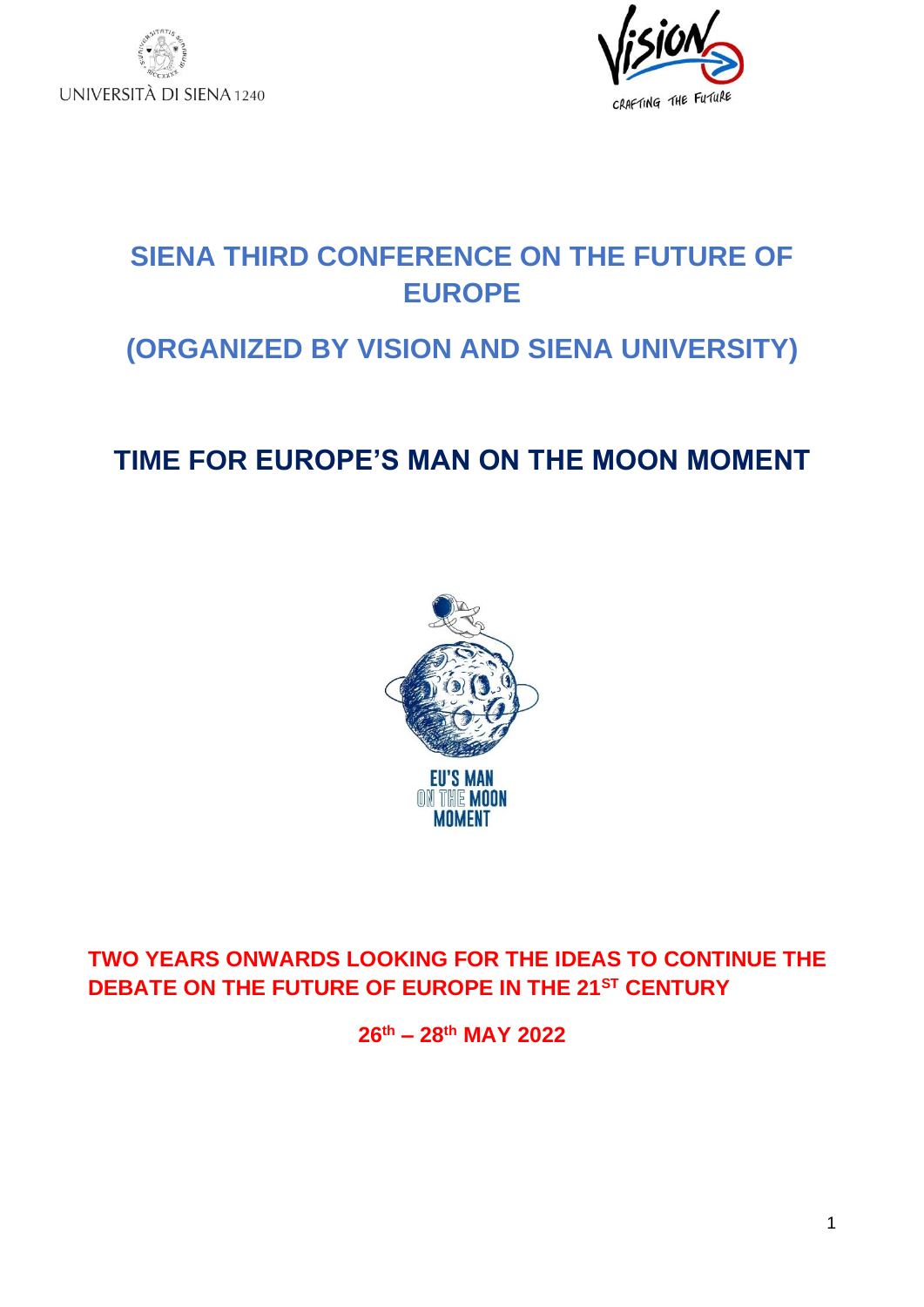



Main Sponsor

# **INTESA MM SANPAOLO**

# With the Partnership Of



**FEPS** FOUNDATION FOR EUROPEAN<br>PROGRESSIVE STUDIES





*The Conference receives financial support from the European Parliament. Sole liability rests with the organiser, the European Parliament is not responsible for the activity.*

# With the Support Of



Siena

Media Partner

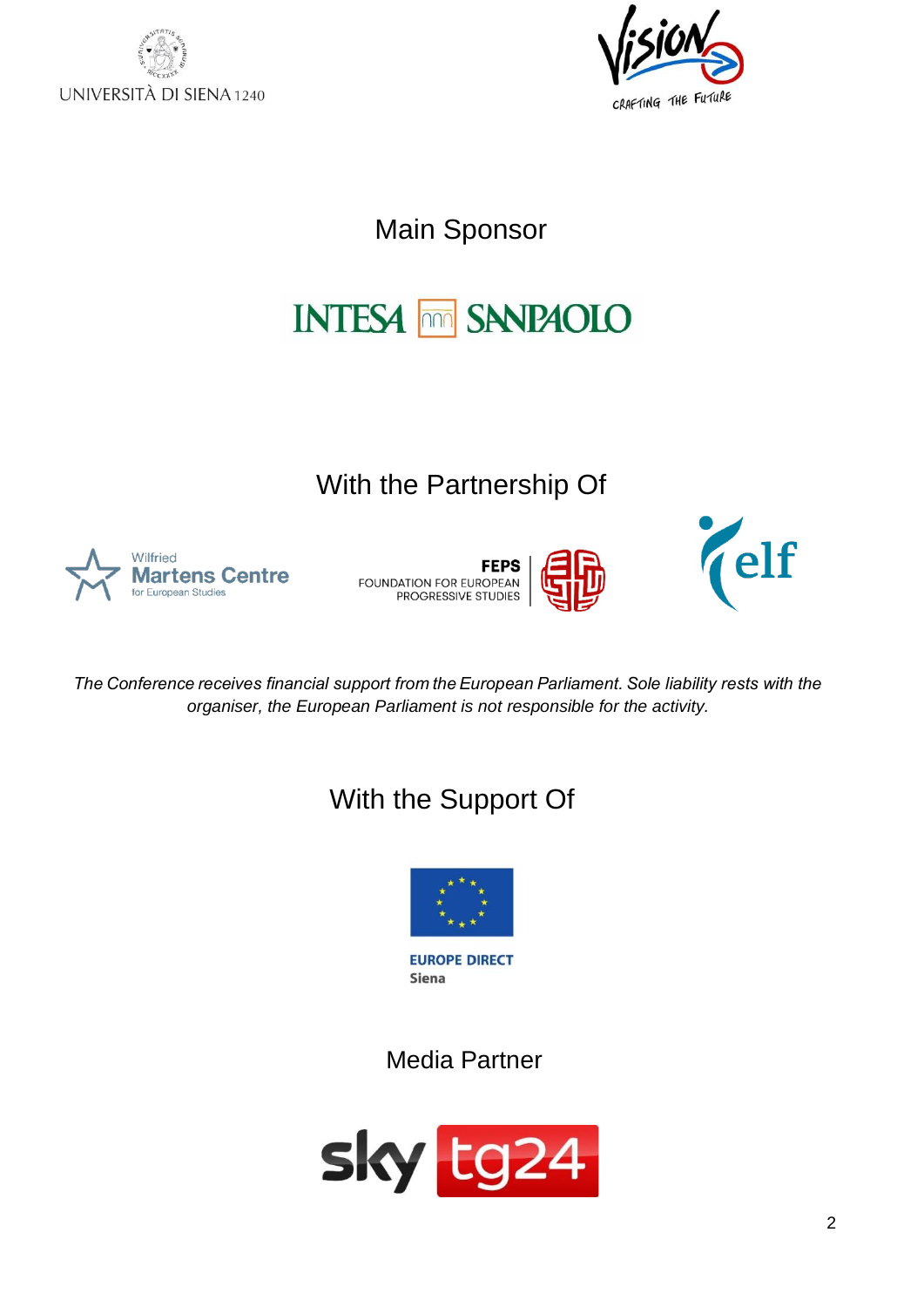



#### **DRAFT CONCEPT PAPER**

# <span id="page-2-0"></span>**INTRODUCTION: TIME FOR THE EU "MAN ON THE MOON" MOMENT**

"The worst crises are the ones which are wasted": this is one of Winston Churchill's most famous quotes and it is a reminder that there is a moral imperative to leverage on crises as one of the most powerful engines of transformation.

We are living a dramatic time. Years of annihilating threats and radical transformations. It is also a time when it becomes a moral obligation to adapt institutions conceived for a more stable context to a century which increasingly seems defined by ever more frequent and intense crises.

The first two Vision conferences on the future of Europe<sup>1</sup> took place in October 2020 and June 2021, while the continent was struggling with the COVID-19 pandemic. The third conference is being organized while hundreds of thousands of families are besieged in Kiev and Odessa. For the first time since the early sixties a nuclear strike cannot be classified as a negligible possibility. And this is happening while the globalization machine was slowly restarting its engine after the great pandemic freeze.

And yet this unprecedented crisis does not only significantly accelerate pre-existing technology and economy driven mutations, it also creates the moral obligation of a radical rethinking of how we govern complex societies. The United Nations and its Security Council, the World Health Organization, the NATO and the European Union itself<sup>2</sup>, they all need some radical rethinking.

The third conference that Vision is organizing with the University of Siena at the Certosa di Pontignano in Siena is meant to be a scale up of the previous events and the consolidation of project meant to create a permanent hub of ideas to reform the EU and to support the design and implementation of EU policies.

<sup>&</sup>lt;sup>1</sup> The conferences were co-organized by Vision (the Think Tank) and TAOBUK (The Taormina Book Festival) in Messina (and Taormina). Messina was chosen as the birthplace - in 1950 at a conference of the ministers for Foreign Affairs of the six founding countries (Italy, France, Germany, Luxembourg, Belgium, Netherlands) - of the very idea of the European Economic Community as predecessor of the European Union.

 $2$  Conclusions, pictures, press release and participants' names are available at... as far as the first conference in October 2020 and... as far as the second in June 2021.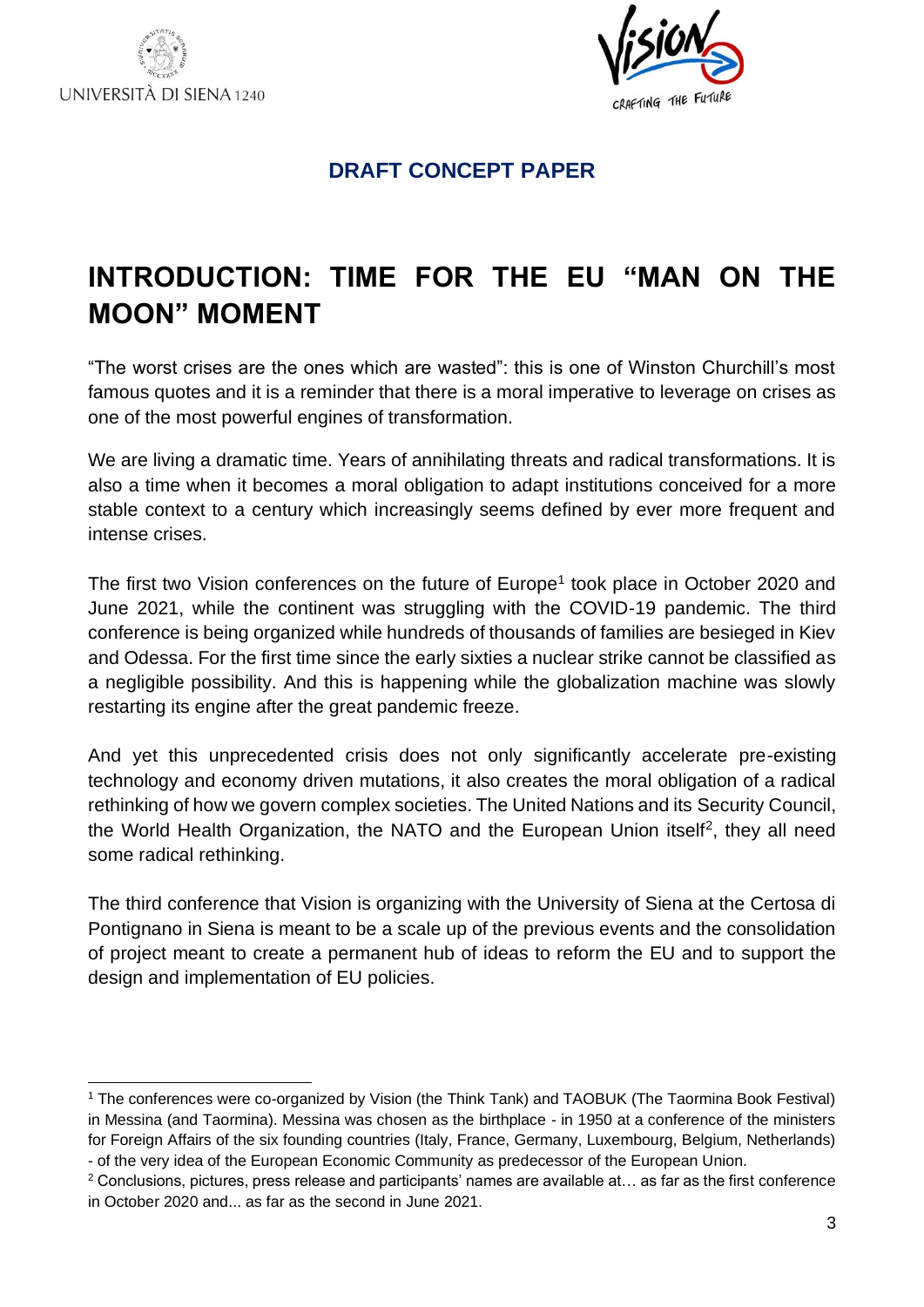



### **THE CONTEXT AND THE OBJECTIVES**

During the last two years, Europe has changed at a never-before-seen pace:

The European Central Bank pumped into the markets more than 1,5 Trillion euros in the 15 months from March 2020 to November 2021: this pushed the cost of borrowing to such a low point that even States whose rating is near the bottom of the "investment grades" could finance extraordinary financial rescue packages at close to zero costs.

Political priorities were drastically twisted towards an ambitious "Green Deal" and bold targets to reduce by 2030 EU CO2 emissions of 55% vis-à-vis pre-industrial level which implies a profound challenge to banks, industries, cities, farmers. The decision to issue common debt to finance the 750 billion euro "Next Generation EU" was seen by some as the "Hamiltonian moment" which will affect the nature of the Union and eventually modify the stability and growth pact that constrains national fiscal policies.

In the last months history started running even faster and more dramatically: the response to the invasion of Ukraine has witnessed a never-seen before unity of EU countries in a response made of economic sanctions which are being hardly felt in Russia and of which Europeans seem ready to pay the price and of an unprecedented deployment of weapons to the country which suffered the aggression.

A lot is being achieved and yet the EU needs more and must absolutely avoid complacency with progress which may still be seen as too little and too slow when compared with the reality of a completely different new century. True, Europe seems to have been resilient enough to overcome the "dark hours" that seemed to threaten its very survival (the European debt crisis from 2009 to 2014, the Brexit in 2016, the rise of populisms which still achieved their best result ever at the latest European Parliament election in 2019) and yet, it is the entire institutional fabric of the Union that seems to need an urgent and radical updating to a context where crises are becoming much more frequent, violent and affecting all Member States bot just a selected few.

The same feeling of reduced relevance is even more evident when it comes to the battle for global digital leadership and innovation: if we consider the 143 companies whose market value is above 100 billion euro, one third of them were established in the last 50 years and none is European. At the same time, the crisis of the Rule of Law and Democracy is both a challenge internal to Member States where authoritarianism spreads and citizens' trust in democracy is undermined, as it is a global challenge.

We, thus, need to answer to the challenge posed by the war at the borders of the Union to give substance to the old aspiration of a European foreign and security policy; to transform in a very radical way the shape of our welfare system and define the terms of a new "health union" which is technically a pre-condition to the survival of an area of free circulation of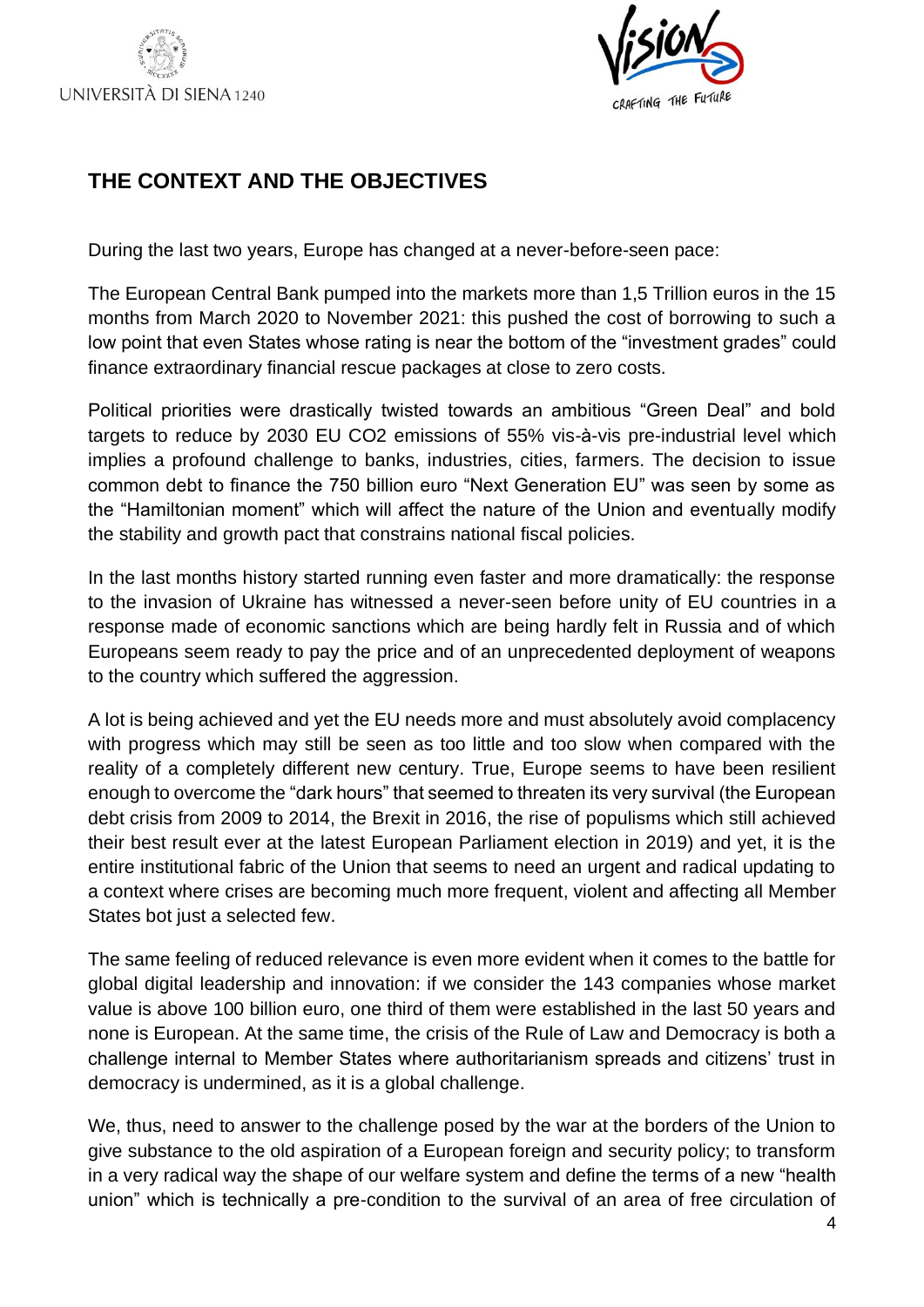



CRAFTING THE FUTURE

people; to propose a new model to approach the Internet; to renew the European "lifestyle" finding a new balance between competitiveness and social protection. And yet, it is very difficult to do so with institutions that still depend on unanimity and without a proper European space for public debate.

History teaches us that after the global wars of the twentieth century, new "world orders" were crafted. We believe that the time has similarly come for a fresh start. Sixty-five years ago, six governments were preparing the Rome Treaty. In June 2022, the think-tank Vision and the University of Siena will convene a three-days' problem-solving event in the Certosa of Pontignano where forty intellectuals, policy makers, journalists, historians, and visionaries will gather to generate and discuss bold ideas which will be a follow up of the official *Conference on the Future of Europe* (COFE), as well as the *State of the Union* to be held in Florence on  $5<sup>th</sup>$  and  $6<sup>th</sup>$  of May. It will provide a forum which is going to be more informal than the official COFE and a contribution to "crafting the future" (as for the Vision logo).

One of the distinctive features of the conference is in the approach we will use. We are convinced that overly complex questions like the "future of Europe" pose an intellectual challenge: we will try to find and develop viable solutions by assembling different skills, academic and professional backgrounds to share problem-solving and find a common language.

### <span id="page-4-0"></span>**THE CONFERENCE AS A PROBLEM-SOLVING FORUM: THE METHOD AND THE KEY PEOPLE**

The conference is the third of a series (started in October 2020) which will feed institutions, civil society, and academia with fresh ideas on how to renew the European Union. The priorities of the two conferences in 2020 and 2021 were: to draft efficient EU policies on global digital platforms; to promote mechanisms so that a European identity/Demos and a European democracy can become a reality; to coordinate better healthcare systems at the European level; to elaborate on the idea of "clusters of integration" to overcome the paralysis of unanimity; to assess the NGEU in order to understand how to make it a fiscal lever for a stronger EU.

The first two VISION conferences on the future of Europe in October 2020 and June 2021 took place in the very days while the continent was still struggling with the COVID-19 pandemic. The health emergency had triggered the greatest crisis since 1945. And yet, like all previous global crises, it did not only greatly accelerate pre-existing technology-driven mutations, but it also created the opportunity for a radical rethinking of how we govern complex societies, the world, and the European Union itself. The final outcome of those conferences were a manifesto and conclusions from working groups. They fed the debate on the "Future of Europe" which was the result of the contributions of a great group of policy makers, academics, think tankers, managers $3$ .

Conclusions, pictures, press release and participants' names are available at <https://www.thinktank.vision/en/magazine/the-future-of-europe/taormina-messina-conference-the-manifesto>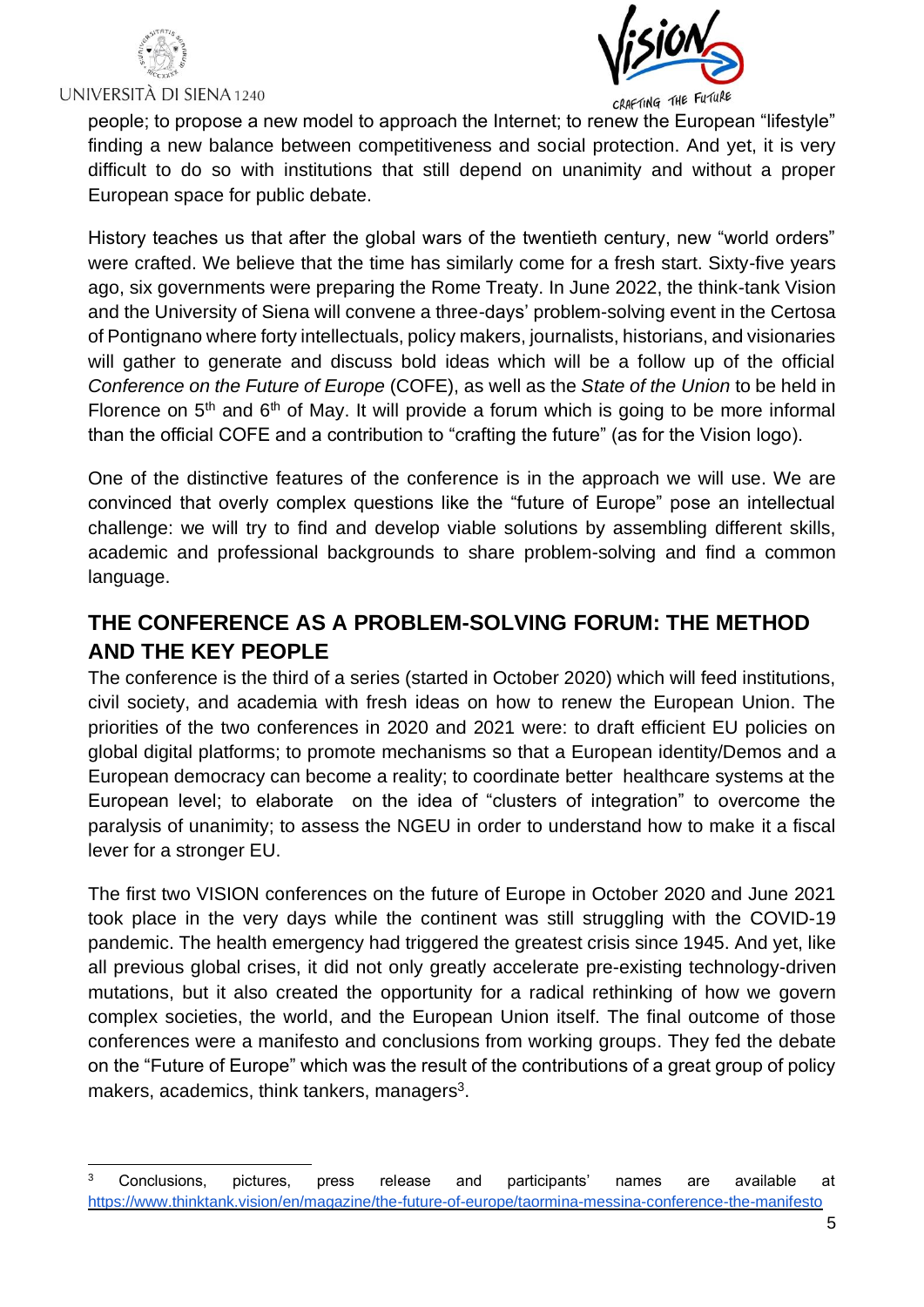



CRAFTING THE FUTURE

The third conference that Vision is now organizing with the University of Siena at the Certosa di Pontignano in Siena, is meant to be a scale up of the scope of the last year Vision conferences and the consolidation of an event which is supposed to become a permanent hub of ideas and a problem-solving platform to reform the EU and to support the design and implementation of EU policies. The final goal is to place Siena/Florence at the forefront of the European discourse and to make the Siena conference an annual gradually bigger event.

Following the consolidated model of the previous conferences, the outputs of this conference will be a general manifesto proposing a different method of integration and an action plan for each of the problems/priorities analyzed by each of the four working groups.

The outputs will be shown at a presentation intended for European and national institutions and the media to engage the public opinion (Especially that of young generations).

The organizers of the conference are the University of Siena (whose rector is Professor Francesco Frati<sup>4</sup>) and Vision, The Think Tank (whose director is Professor Francesco  $Grillo<sup>5</sup>$ ).

The Chairs of the conference are expected to be Sandro Gozi (European MEP, former Undersecretary to the Italian Cabinet of the Council of Ministers); Marta Dassù (Aspenia Italy Director, former Vice-Minister of Foreign Affairs), John Hooper (Correspondent for The Economist for Italy and the Vatican) and Annalisa Piras (Director of the "The Wake Europe Project" and of "The Great European Disaster Movie").

International media partner is envisaged to be The Economist (UK). Alongside, we will have one of the main Italian newspapers and one of the main Italian TV broadcasters.

The Conference will be opened by the local hosts (the Mayor of Siena and the President of the Tuscany Region) and with an overview of the program by the two organizers together with the chairs.

The program will continue with two plenary sessions which will frame the debate.

Then, four working groups will be introduced by each working group's presenter before the participants divide into the four groups. Each will be moderated by one chair who will develop the conclusions of the WG together with the presenter and one rapporteur. The rapporteur will then present the outcomes of the working groups to the plenary on day 2.

as far as the first conference in October 2020 and [https://www.thinktank.vision/en/magazine/the-future-of](https://www.thinktank.vision/en/magazine/the-future-of-europe/second-taormina-messina-conference)[europe/second-taormina-messina-conference](https://www.thinktank.vision/en/magazine/the-future-of-europe/second-taormina-messina-conference) as far as the second in June 2021.

<sup>4</sup> The team at UNISI included also Deputy Rector Luca Verzichelli, Professor Simone Borghesi. The conference was made possible by the supervision of the Servizio Supporto eventi culturali e convegnistici.

<sup>5</sup> The team at VISION included also researchers Federica Fusco, Clara Donati, Antonella Camerino, Anais Eva Agnessi, Antonio Negro and Claudia De Sessa.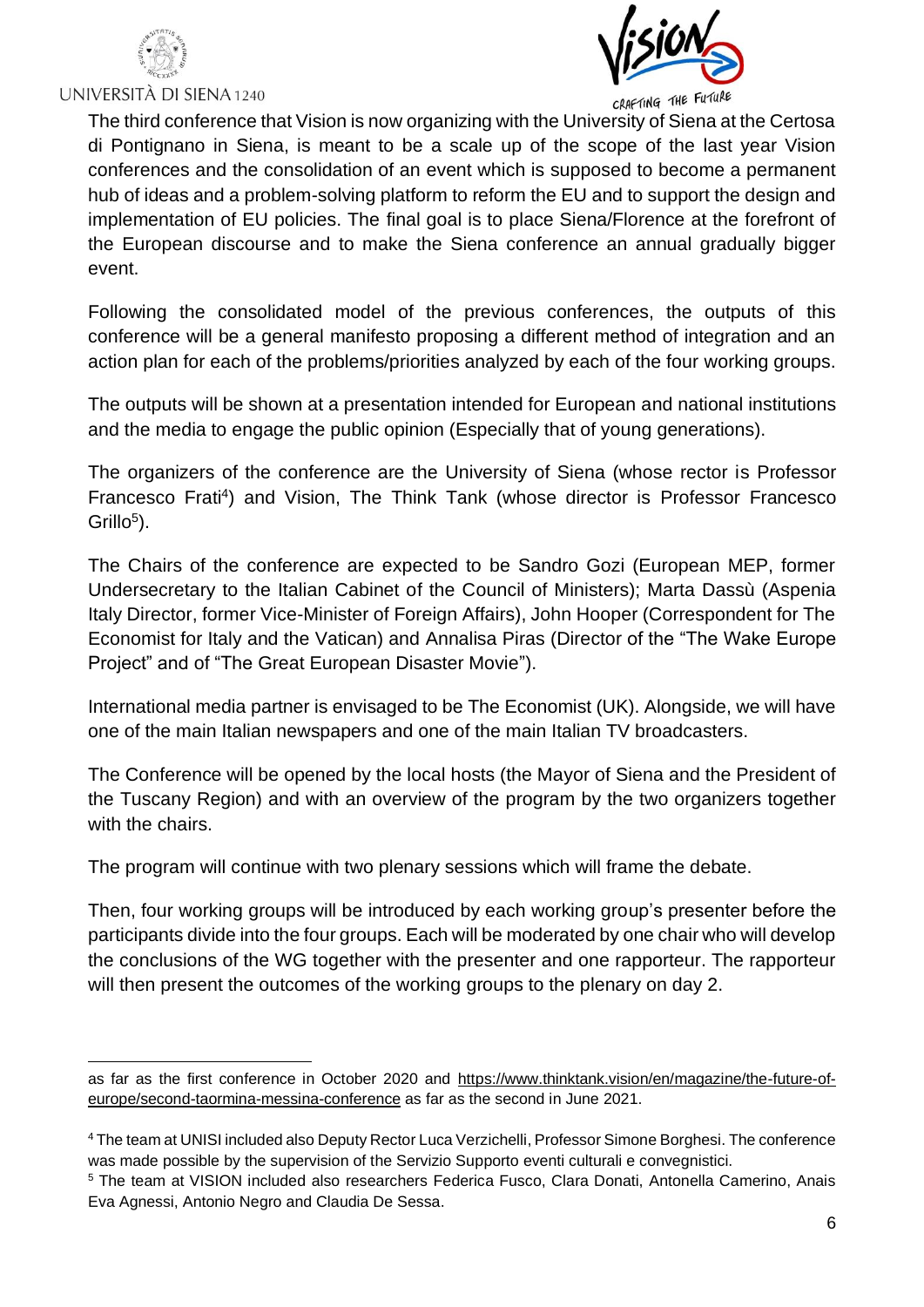



CRAFTING THE FUTURE

The other five public plenary sessions will take place on days 2 and 3. The debates of all plenaries and working groups will feed into the general Conference manifesto. The following pages will provide the frame for each of the plenaries and for the working groups. The last section will propose a preliminary idea of the meta-question which is the file rouge of the various discussions that the conference will host: what kind of Union can be compatible for the quantum leap in integration that we are envisaging? Which is the method we would suggest to pursue the change in the nature of the already unique organization that we know as the EU? It is a meta-question which is absolutely crucial before we enter in a phase of reforms or even treaty changes. The concept paper is structured as follows:

| INTRODUCTION: TIME FOR THE EU "MAN ON THE MOON" MOMENT3                                                                                                                  |
|--------------------------------------------------------------------------------------------------------------------------------------------------------------------------|
| THE CONFERENCE AS A PROBLEM-SOLVING FORUM: THE METHOD AND THE KEY                                                                                                        |
|                                                                                                                                                                          |
| DAY 1 - EUROPE AT A CROSS-ROAD OF ITS HISTORY - THE PANDEMIC, THE WAR AND                                                                                                |
| DAY 1 - WHICH ARE THE IDEAS TO FILL THE HALF FULL GLASS OF THE EU                                                                                                        |
|                                                                                                                                                                          |
| DAY 2 - EUROPEAN MEDIA BETWEEN FACEBOOK AND THE NEED OF A EUROPEAN<br>PUBLIC OPINION: A European TV streaming platform as infrastructure for pluralism and               |
| DAY 2 - RETHINKING AFRICA: How to make the African continent an essential partner for                                                                                    |
| DAY 2 - ERASMUS FOR ALL AND EUROPEAN CIVIL SERVICE: A proposal with two<br>different options (making them free/economic sustainable for all; making them                 |
|                                                                                                                                                                          |
| DAY 3 - THE NEXT GENERATION EU: Can cross border investments for the green and<br>digital transitions be the right focus? What about the response to symmetric shocks?11 |
|                                                                                                                                                                          |
| WG1 - FINDING A ROLE WITHIN THE "BATTLE FOR GLOBAL DIGITAL LEADERSHIP" A<br>NEW ERA FOR INDUSTRIAL POLICIES Merits and limits of the EU attempt to regulate              |
| WG2 - THE DRAMATIC COME BACK OF AN OLD ASPIRATION: A COMMON FOREIGN                                                                                                      |
| WG 3 - EU AS THE PLACE TO EXPERIMENT THE INNOVATIONS THAT CAN SAVE                                                                                                       |
| WG 4 - FINDING THE RIGHT PATH TOWARDS CARBON NEUTRALITY: A NEW GREEN<br>DEAL IN THE AGE OF ENERGY AND SECURITY INSTABILITY - THE ROLE OF                                 |
|                                                                                                                                                                          |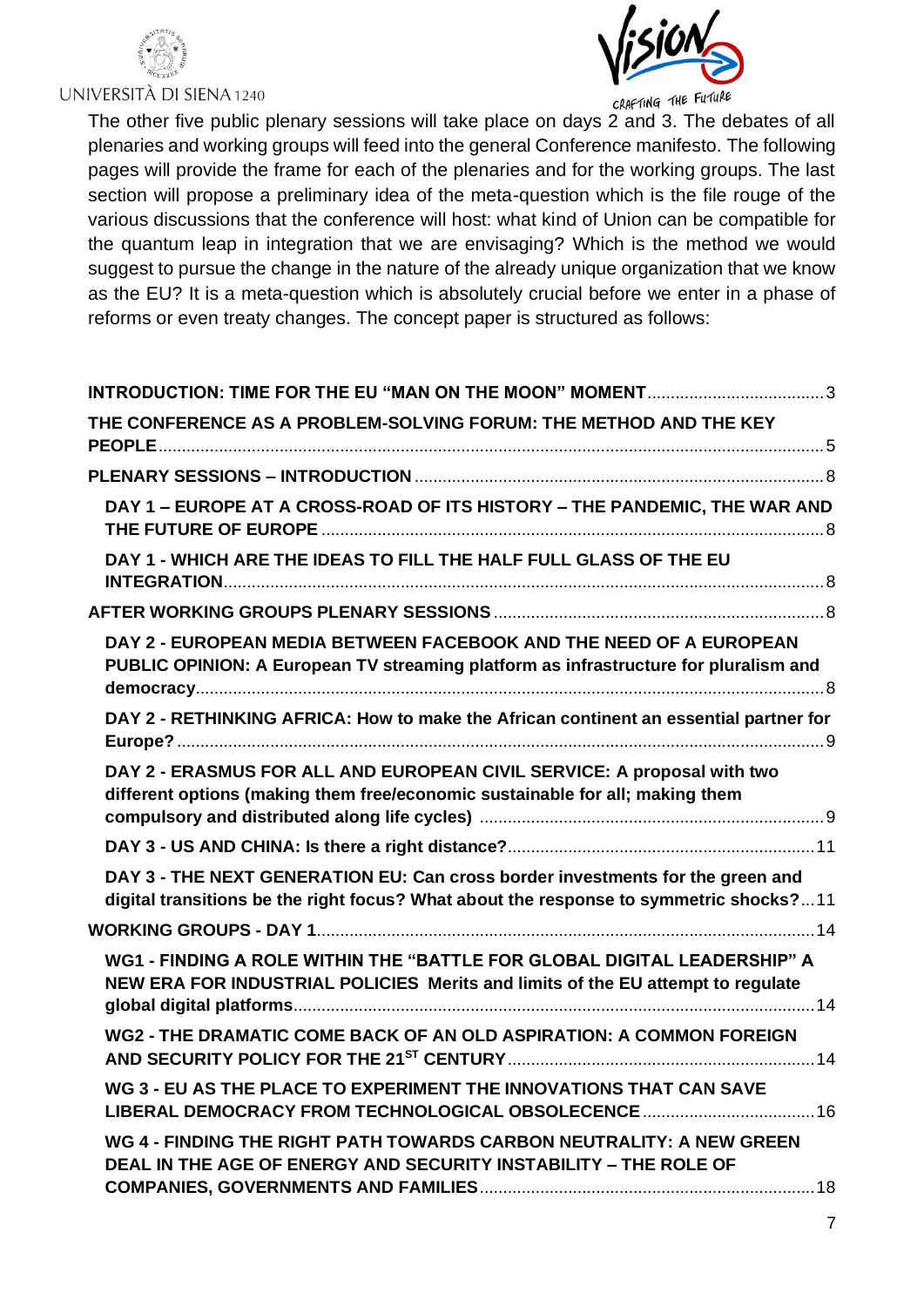



**[THE META-QUESTION AND THE HOLY GRAIL OF "TREATY CHANGES": FROM FLEXIBLE](#page-18-0)  [GEOMETRIES TO CLUSTERS OF INTEGRATIONS](#page-18-0)** .....................................................................19

### <span id="page-7-0"></span>**PLENARY SESSIONS – INTRODUCTION**

### <span id="page-7-1"></span>**DAY 1 – EUROPE AT A CROSS-ROAD OF ITS HISTORY – THE PANDEMIC, THE WAR AND THE FUTURE OF EUROPE**

The Conference will start by assessing the current state of the European Union in the light of the dramatic acceleration of history that the war produced. It will discuss the outcomes of the Conference on the Future of Europe (bound to end in the Spring of 2022) and the State of the Union Summit, which will take place in between on the 9th of May.

### <span id="page-7-2"></span>**DAY 1 - WHICH ARE THE IDEAS TO FILL THE HALF FULL GLASS OF THE EU INTEGRATION**

Democratic deficit, strategic autonomy, fiscal and monetary policy, Next Generation EU, digital and sustainable innovation. This session will discuss more in detail the content of the concept paper, drawing the direction for the rest of the Conference debate.

# <span id="page-7-3"></span>**AFTER WORKING GROUPS PLENARY SESSIONS**

### <span id="page-7-4"></span>**DAY 2 - EUROPEAN MEDIA BETWEEN FACEBOOK AND THE NEED OF A EUROPEAN PUBLIC OPINION: A European TV streaming platform as infrastructure for pluralism and democracy**

An essential infrastructure of a democracy is media capable of guaranteeing high quality of information, whereas by quality we mean not only free of "fake news" but also capable enough to protect new ideas and to host a vibrant and yet civilized debate.

Likewise, a European media infrastructure is an essential tool to create a Europe wide debate and, thus, sustain a European democracy without which any integration would be unstable.

The plenary session will be the opportunity to discuss the need for a publicly financed European Television streaming platform which is meant to facilitate the emergence of an EU wide democratic discourse bringing together the vast variety of existing news and documentary content produced by European TV Stations in 27 Member States, both public and private, in such a way that citizens can search all the contents of interest and see any of the contents in their own language.

This will include reflections on the role and governance of this platform, its distance from the states, EU institutions and profit goals, following the BBC model, albeit without editorial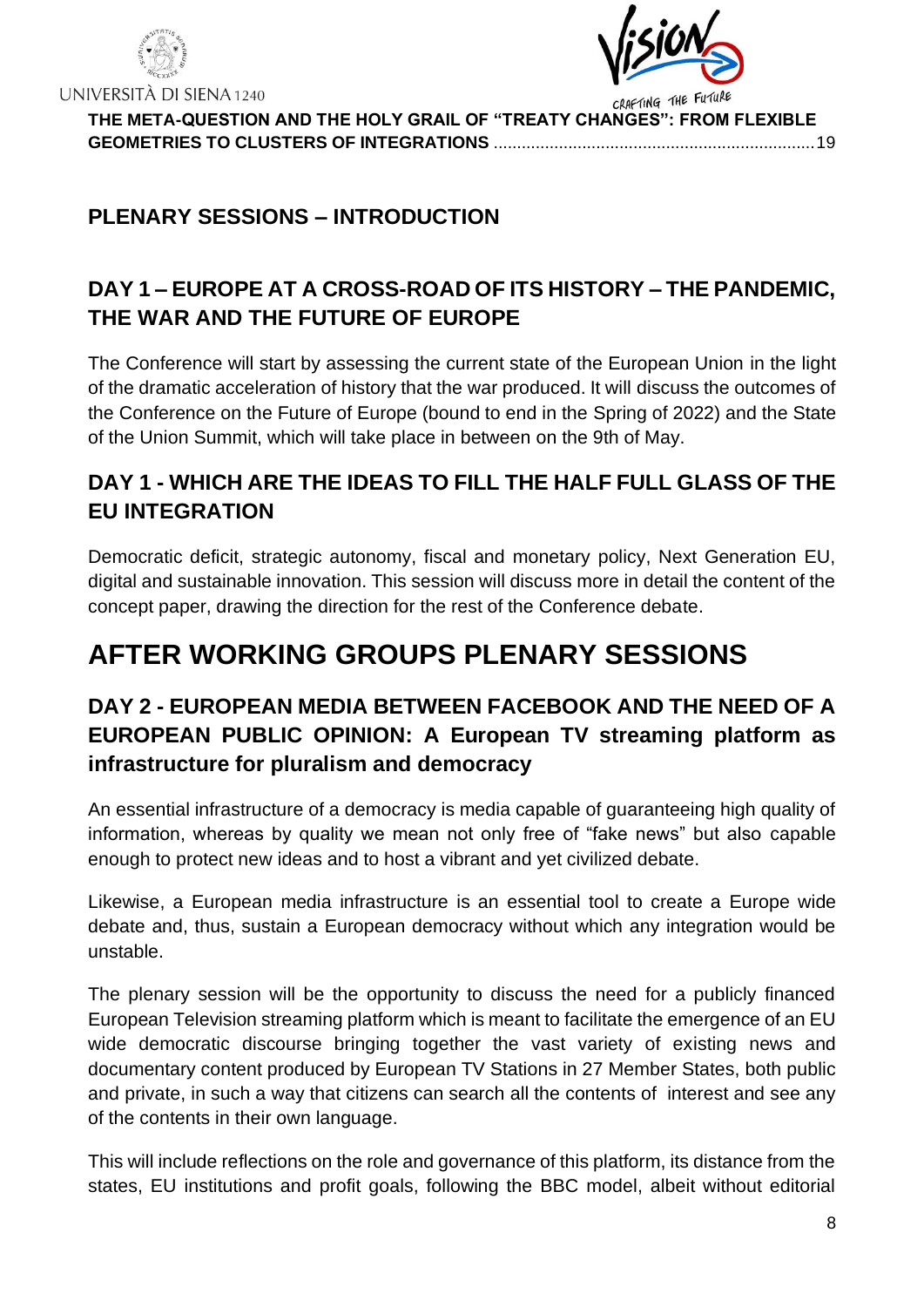



CRAFTING THE FUTURE

ambition, as the platform receives all content from existing stations and is thus not a TV station, but a platform in the legal sense of the word.

### <span id="page-8-0"></span>**DAY 2 - RETHINKING AFRICA: How to make the African continent an essential partner for Europe?**

On the 7th April 2022, the UN Human Rights Council voted on the suspension of the rights of membership of the Russian Federation after the invasion of Ukraine. Europe and the US were shocked to see that only 93 countries voted in favour, while 58 abstained and 24 voted against. 18 countries were (strategically) absent. Of the 100 countries not supporting the resolution, 40 were African. It is hard not to see a shift of allegiances on a global scale.

There is a saying in Africa that when China comes, they get a hospital, while when Europe comes, they get a lecture. For European ears this might sound ungrateful, but it shows how the African continent is changing its stance towards Europe. This means that Europe itself must also rethink its strategy for Africa and the way it can make the African continent an essential partner in a changing geopolitical context.

A renewed Europe must recover a global role and the African continent holds great economic opportunities that China is leveraging upon with the same methods that raised out of poverty 700 million of their own people. In China's eyes, Africa is a great market opportunity and an area in which to foster political leadership. Turkey and Russia are also competing on the military ground for the access to vital resources and market opportunities.

The new EU Global Gateway Initiative which provides up to €150 billion in investments in Africa, mainly in projects around green energy and digitalisation should be the main guide. Trade agreements that lift excessive duties on African agricultural exports to Europe should be established. An economic rebalancing ought to ease migratory flows, which could also be further regulated by establishing, through transparent and democratic oversight criteria and processes, a wider area of free movement. New technologies will be key to this undertaking. We need to get real with the 'African solutions to African problems' rhetoric. This will require Europe to update its mental map of Africa to see and seize the new opportunities of a modern partnership.

### <span id="page-8-1"></span>**DAY 2 - ERASMUS FOR ALL AND EUROPEAN CIVIL SERVICE: A proposal with two different options (making them free/economic sustainable for all; making them compulsory and distributed along life cycles) 6**

 $^6$  The background is completed by the VISION paper on "ERASMUS and Community Service: the way forward" [https://www.thinktank.vision/en/media-en/publications/erasmus-and-civil-service-as-the-way-forward-to-a](https://www.thinktank.vision/en/media-en/publications/erasmus-and-civil-service-as-the-way-forward-to-a-european-demos-rationale-and-feasibility)[european-demos-rationale-and-feasibility](https://www.thinktank.vision/en/media-en/publications/erasmus-and-civil-service-as-the-way-forward-to-a-european-demos-rationale-and-feasibility)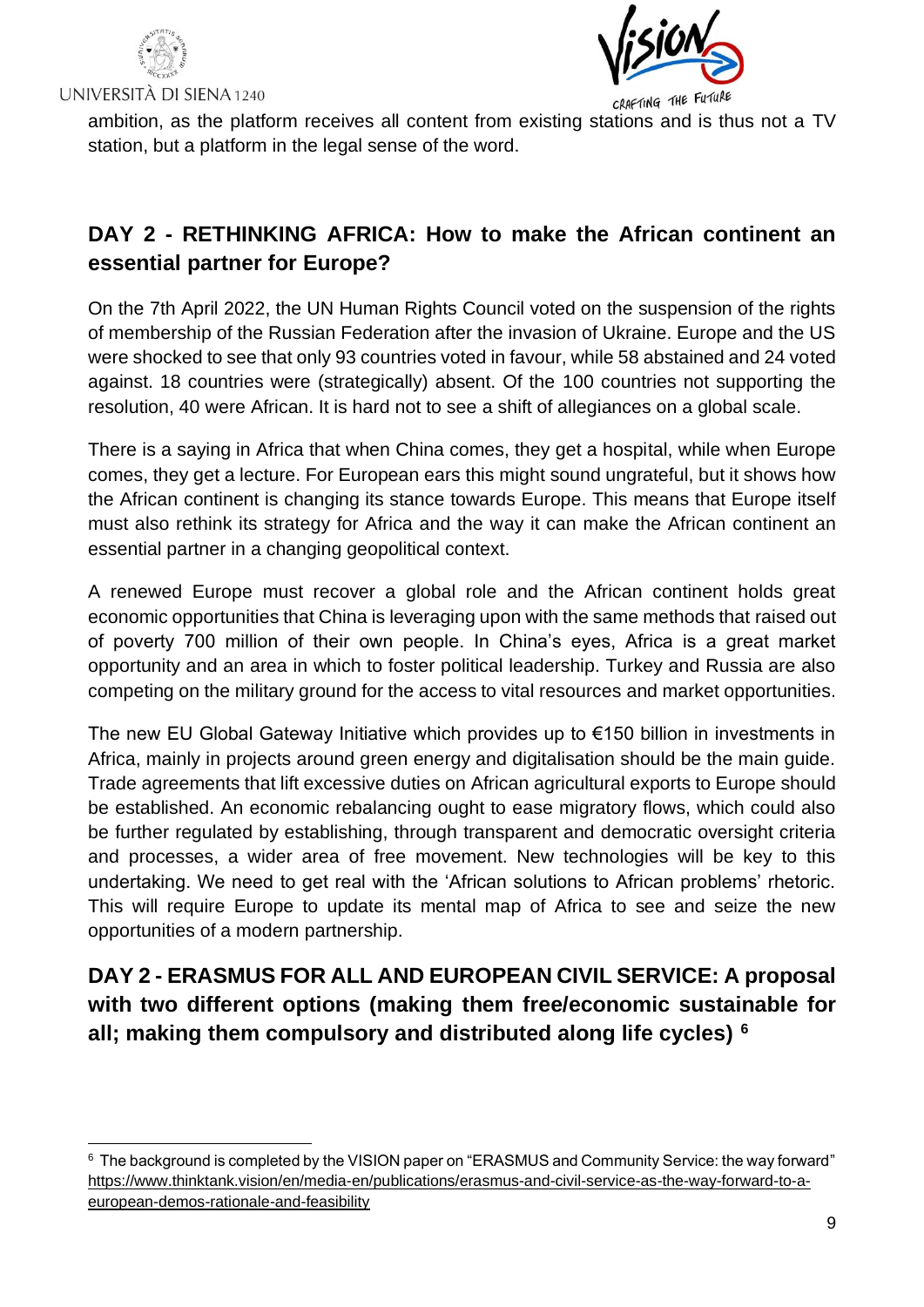



CRAFTING THE FUTURE

Umberto Eco, once half-jokingly suggested Erasmus should be compulsory "not just for students, but also for taxi drivers, plumbers, and other workers. By this, I mean they need to spend time in other countries within the European Union; they should integrate."

The Erasmus program has been long regarded as an overall successful initiative of the European Union. It proved to encourage soft skills learning, language skills and has overall proved to be a positive, educational experience for students all around the world. However, unlike Eco thought, participating in the Erasmus program has not proved to significantly increase the feeling of a "European identity<sup>7</sup>" (Van Mol, 2018) (Sigalas, 2010).

The reason why the Erasmus program seems to miss the mark in that regard may suggest, counterintuitively, that there may be a need to effectively expand the program. The categories that would benefit the most from this type of exchange do not, on the contrary, take part in it. Young people not at university or those with limited socio-economic means remain at the margin of an experience that could dramatically increase their chances of success in the future (Kuhn, 2012).

Vision puts forward the possibility of a much bigger, free- for-all Erasmus program (Vision estimates that it would cost approximately one third of what the EU is spending on Common Agriculture Policy as for the graph below); and of a European Civil Service program, based on the Swiss model, which will take place at various stages life cycle of citizens.

 $<sup>7</sup>$  The definition of "European Identity" is a highly debated topic in itself. In this concept paper, we understand</sup> it in both the civic (being citizens of a European political system, whose rules, laws, and rights have an influence on their daily life) and the cultural sense (self-identification as a European as well as the identification of individuals with other Europeans, regardless of the nature of the political system) (Bruter, 2003).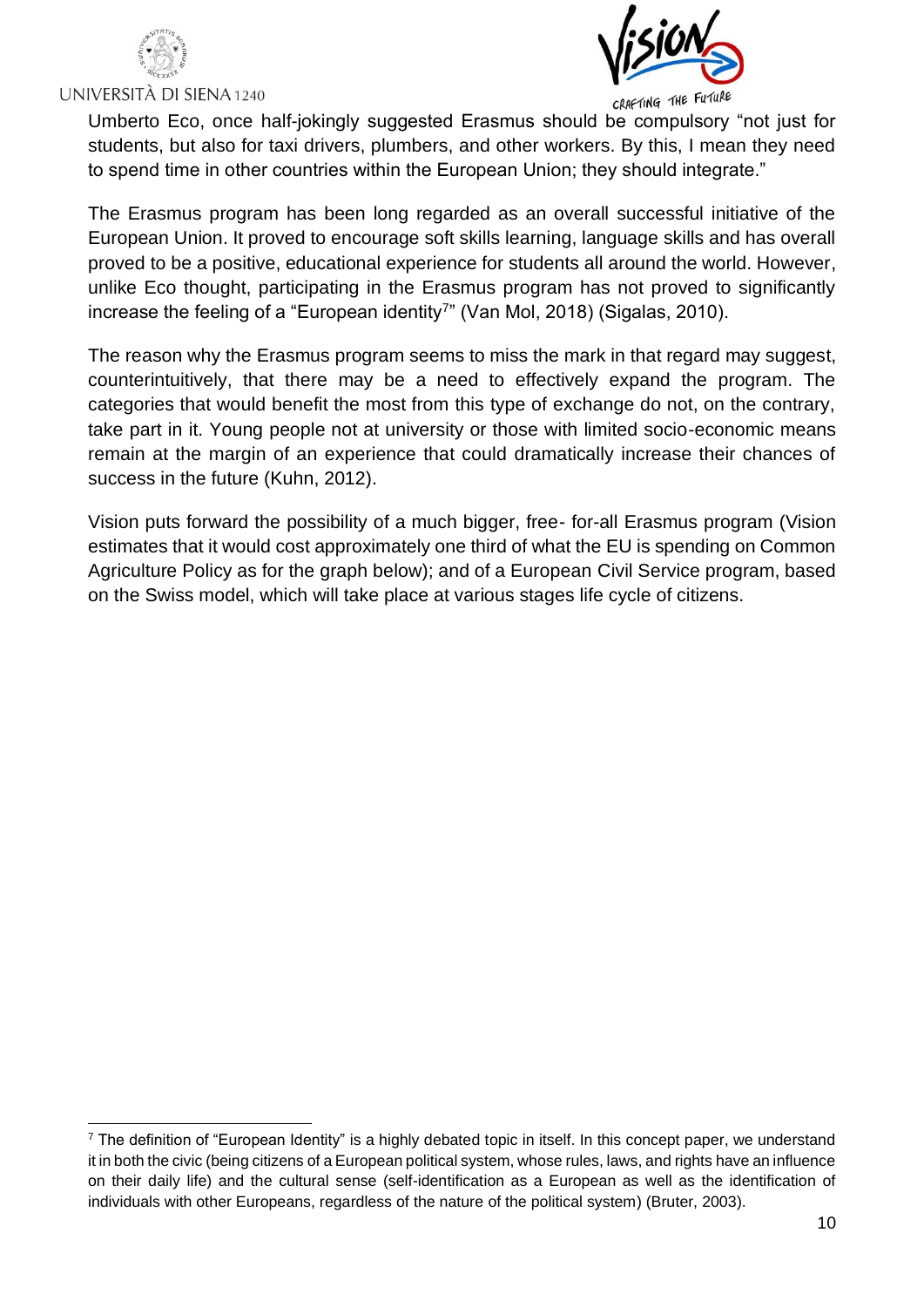



CRAFTING THE FUTURE **OF THOSE IN SECONDARY SCHOOL (COMPARED TO 2018 VALUES, IN BILLIONS, PER YEAR)**



**Source: Elaboration by vision from Eurostat, QS and DG Education**

The plenary will call for a discussion on the scope, the nature of a policy meant to be a powerful lever to create a European Demos.

#### <span id="page-10-0"></span>**DAY 3 - US AND CHINA: Is there a right distance?**

Some of the questions to be addressed are the following: Can the notion of strategic autonomy be the overarching concept around which to develop the EU of the 21st century? Is American democracy stable enough? Is the NATO fit enough for a new century? Can we think of a division of labor between the US and the EU? Is China a partner or a strategic rival?

### <span id="page-10-1"></span>**DAY 3 - THE NEXT GENERATION EU: can cross border investments for the green and digital transitions be the right focus? What about the response to symmetric shocks?**

The unprecedented decision of having the European Commission directly borrow money on behalf of its 27 member states<sup>8</sup> in order to finance a 750-billion-euro plan for recovery (the

<sup>&</sup>lt;sup>8</sup> In fact, this was not exactly the first time – the European Commission did, in fact, borrow to finance the European Financial Stabilization Mechanism before. However, the dimension of NGEU financial needs (750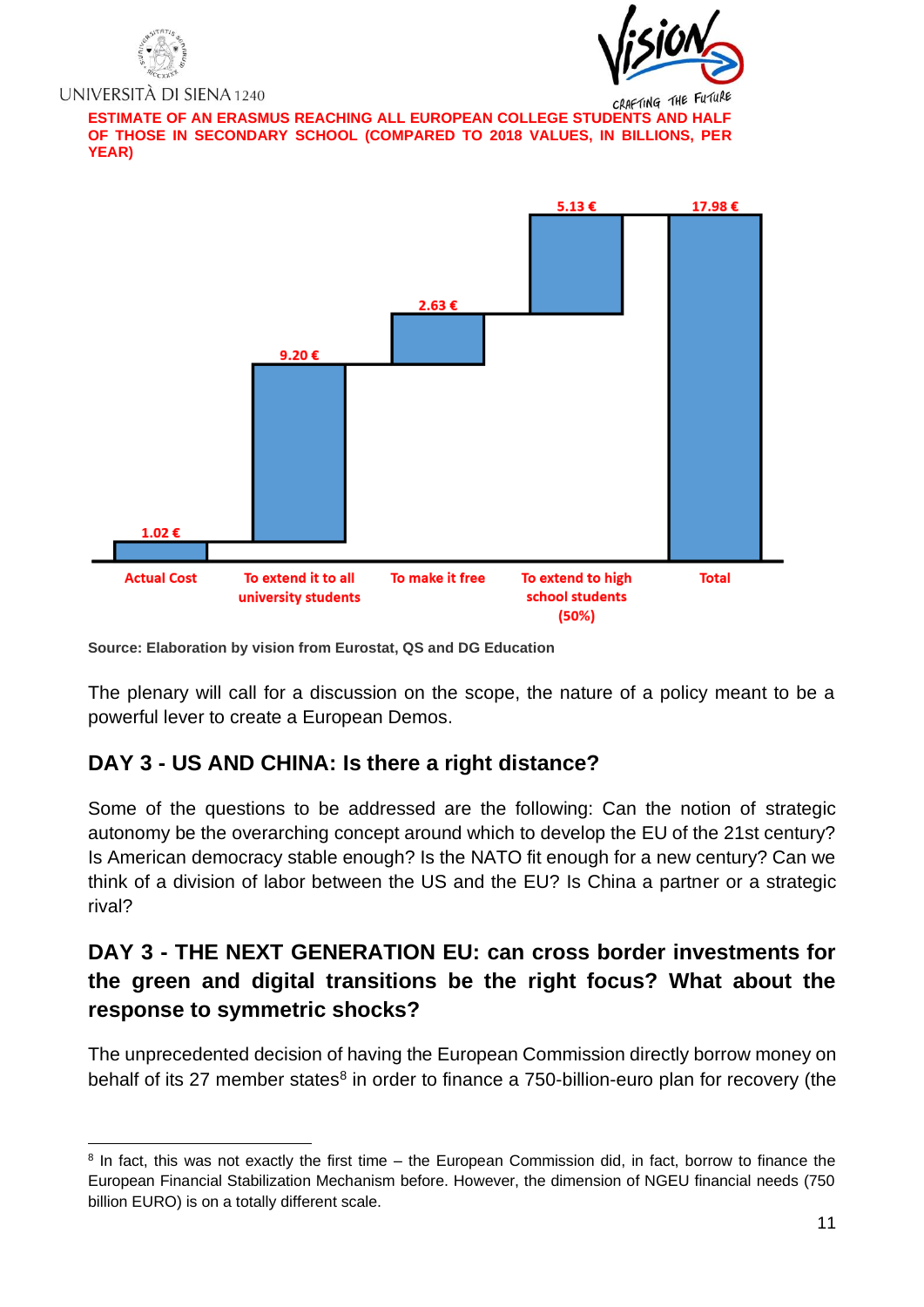



CRAFTING THE FUTURE

NEXT GENERATION EU), was rightly welcome as the "HAMILTONIAN" moment in the history of the European Integration.

Two years after the historical proposal made by Merkel and Macron (which the European Commission used as a blueprint), Hamilton would suggest that we still have a long way to go. If we look at the 27 Plans for Recovery and Resilience, the overall package became a) smaller due to the reluctance of some member States to ask for loans (which may have been crowded out by the support of the European Central Banks making it cheaper for EU States to issue public debt in the markets) and b) dangerously dependent on the outcomes in one single country (Italy) which may end up counting as almost 40% of all NGEU's resources.

#### **RECOVERY AND RESILIENCE FACILITY, FUNDS REQUESTED BY COUNTRY, NATIONAL PLANS DELIVERED TO THE EUROPEAN COMMISSION C BY MEMBER STATES (AS FOR THE 8th MAY 2021, BILLION EURO)**



And yet, the NEXT GENERATION EU was a big decision. However, it fully describes a mechanism (it took more than six months for the proposal of the Commission to be first approved by the Council and then by the Parliament, whereas the first amount of money will be spent roughly one year after) which is simply too slow a reaction to emergencies and this partially explains why the European Commission itself is forecasting that the EU will reach the same level of PRE-COVID output roughly one year after the rest of the world (as for the EC's winter economic forecasts).

Not less importantly even the effectiveness of promoting some strategic priorities (the green deal as well as digitalization) by earmarking money to certain minimum percentage to be spent on those issues, appears to be questionable. A greener Europe will be a lot about innovating radically consumption (circular economy) and production models (together with entire industries like car making): any innovation, however, requires making choices that seem to go beyond the possibilities of an instrument managed through regulations.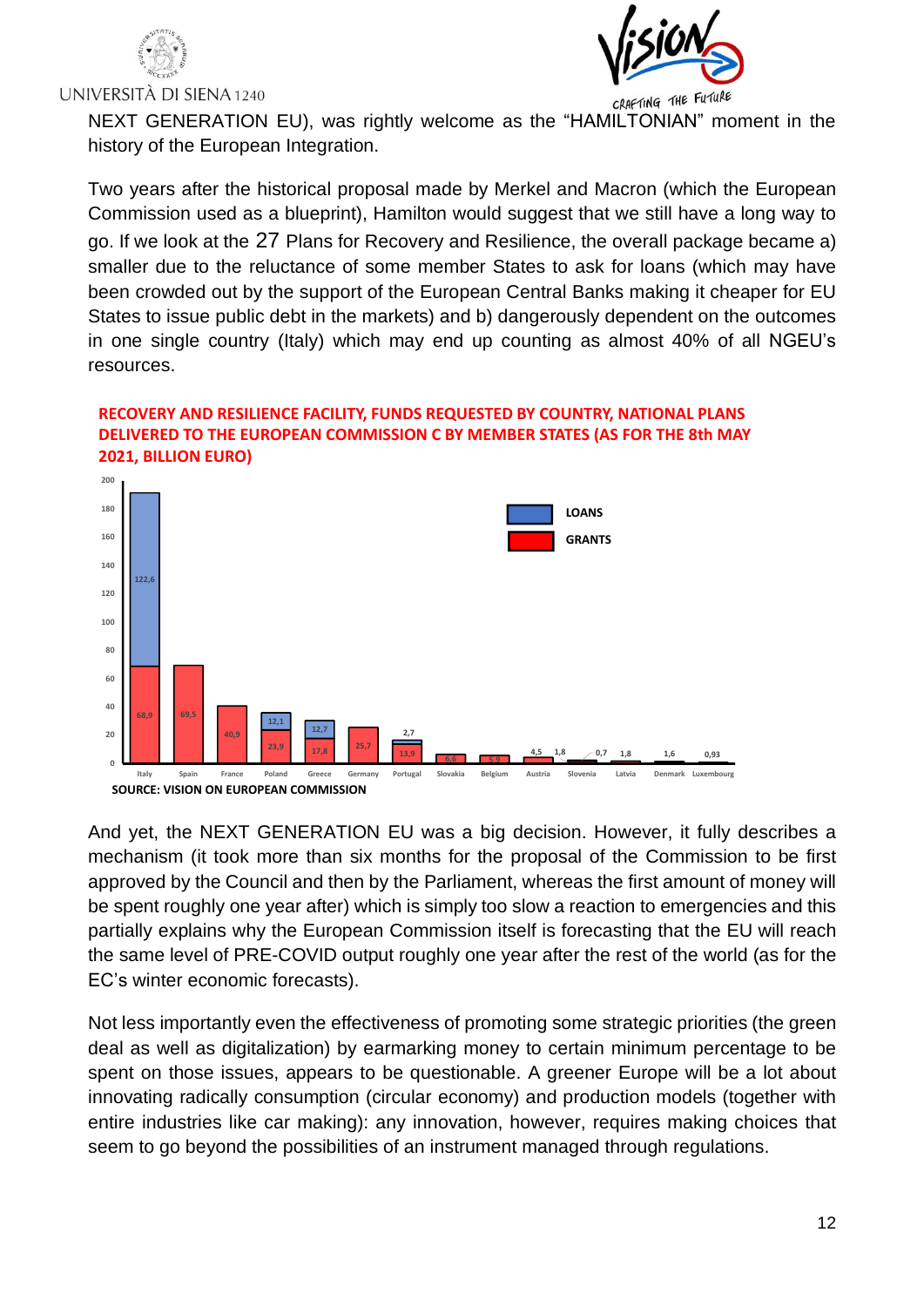



Vision suggests a few questions/proposals around which the WG will articulate its problemsolving:

- 1) Which are the investments that this brand-new fiscal capability should target?
- 2) Can cross border investments for the green and digital transitions be the right focus to such an EU fiscal arm?
- 3) How is the sudden urgency of a common security and defense policy going to change the equation?
- 4) Is there a way to create a permanent capability to respond to symmetric shocks?
- 5) Which are the reforms of the Stability and Growth Pact and to the role of the very European Central bank which are consistent with such a reform?
- 6) What is the right mix to finance that? Common debt to be repaid by Member states contributions; EU wide taxation ("common resources")?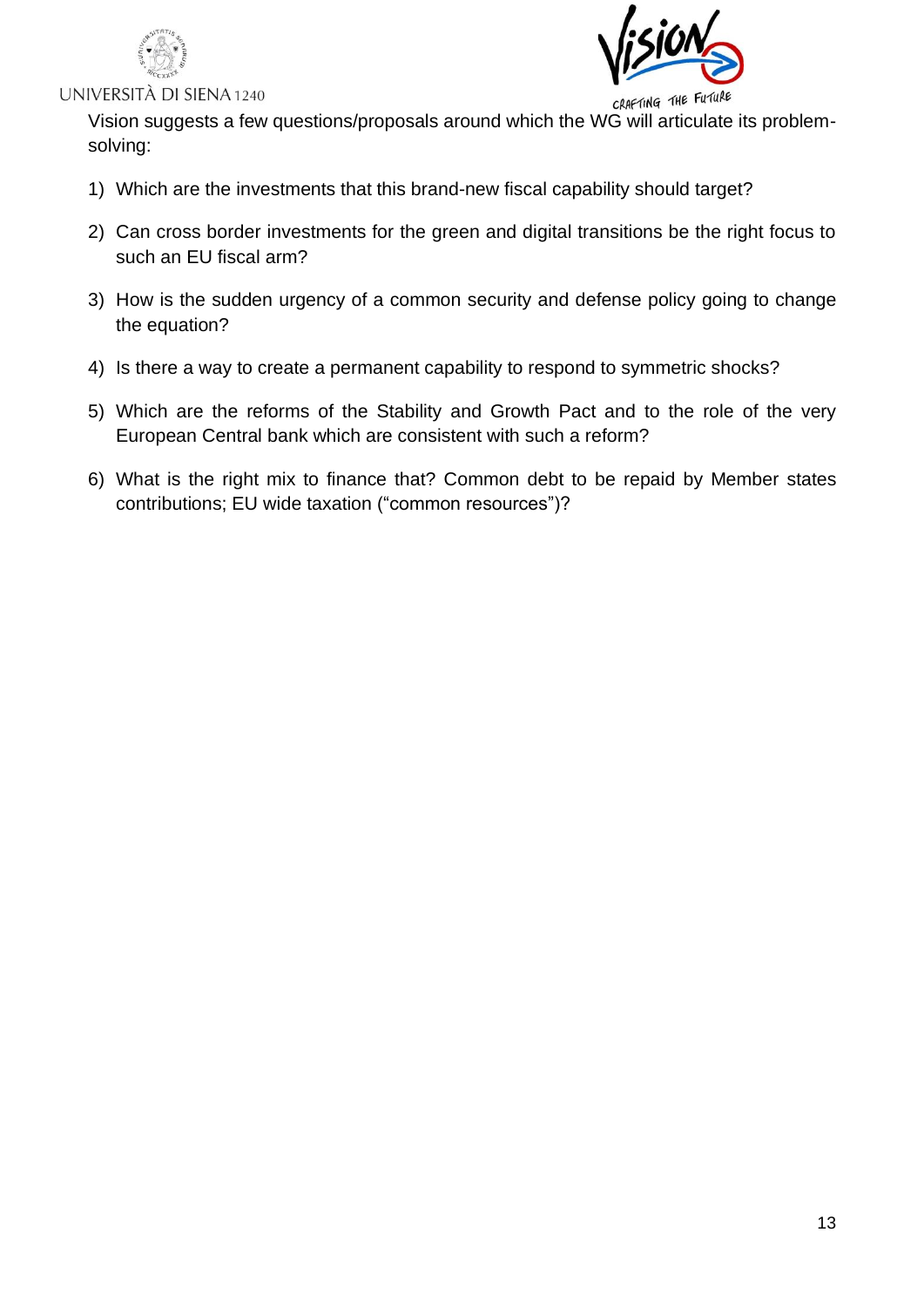



### <span id="page-13-1"></span><span id="page-13-0"></span>**WG1 - FINDING A ROLE WITHIN THE "BATTLE FOR GLOBAL DIGITAL LEADERSHIP" A NEW ERA FOR INDUSTRIAL POLICIES Merits and limits of the EU attempt to regulate global digital platforms**

If we consider the battles<sup>9</sup> defining the quest for global digital leadership, Europe seems to have not even fully entered them. There is no European global digital platform for ecommerce, social networking, or other digital services (the only exception is Spotify) and with the departure of UK, the EU lost an economy with a significant digital innovation capacity. However, the potential held by these internet giants is far reaching, as they capture and trade one of the most important commodities of today: data. Not only are digital platforms among the most valuable companies in the world, but they are also; re-shaping entire chains of production value and our consumer habits, redefining public spaces, and impacting on the efforts of the ecological transition. Digital sovereignty is therefore something that needs to be integrated and conceived as a priority for policymaking at European Union level.

And yet, the EU still struggles with outdated instruments and approaches (fines, competition rules not adapted to the speed of the internet and not in line with new consumer habits and wants) and even with unclear definitions of the platforms it wishes to regulate.

The working group will thus focus on how the EU could start governing global digital platforms, finding the right mix between industrial policies, regulations, and anti-trust instruments with the view to maximize the welfare of European citizens and consumers and use disruptive innovations to make European firms more competitive. The Digital Markets Act, Digital Services Act and GDPR will be a crucial part of the discussion. But the conversation should also cover investments: both in new, public European platforms and in start-ups that will create services for those platforms.

### <span id="page-13-2"></span>**WG2 - THE DRAMATIC COME BACK OF AN OLD ASPIRATION: A COMMON EUROPEAN FOREIGN AND SECURITY POLICY FOR THE 21ST CENTURY**

Russia's illegal war on UKRAINE has dramatically changed perceptions and priorities among European politicians and public: only few months ago NATO was thought to have

<sup>9</sup> VISION paper consider: suit for PCs, tablets and mobiles (dominated by Microsoft and Kingsoft), search engine (like Google, Baidu and Yandex), mobile makers and designers (Apple, Samsung, Huawei, Xiaomi), online payment platform (We Chat and Alipay), e-commerce platfroms (Amazon and Alibaba), Social media (Facebook, We Chat, Weibo, V Kontakte), chipset makers and designers (Intel, NVidia, IBM, Qualcomm, Huawei, ARM, TSMC.. altough here there is still the dutsch ASML), self-driving automakers (Tesla Autopilot, Google and Baidu Apollo, Yandex OS), turbo jet engine maker (French Saffran can do it but only in partnership with GE, but UK, US, China and Russians have thier own independent industies), electric cars and lithium batteries. Pratically in none of these industries EU is competing for market leadership.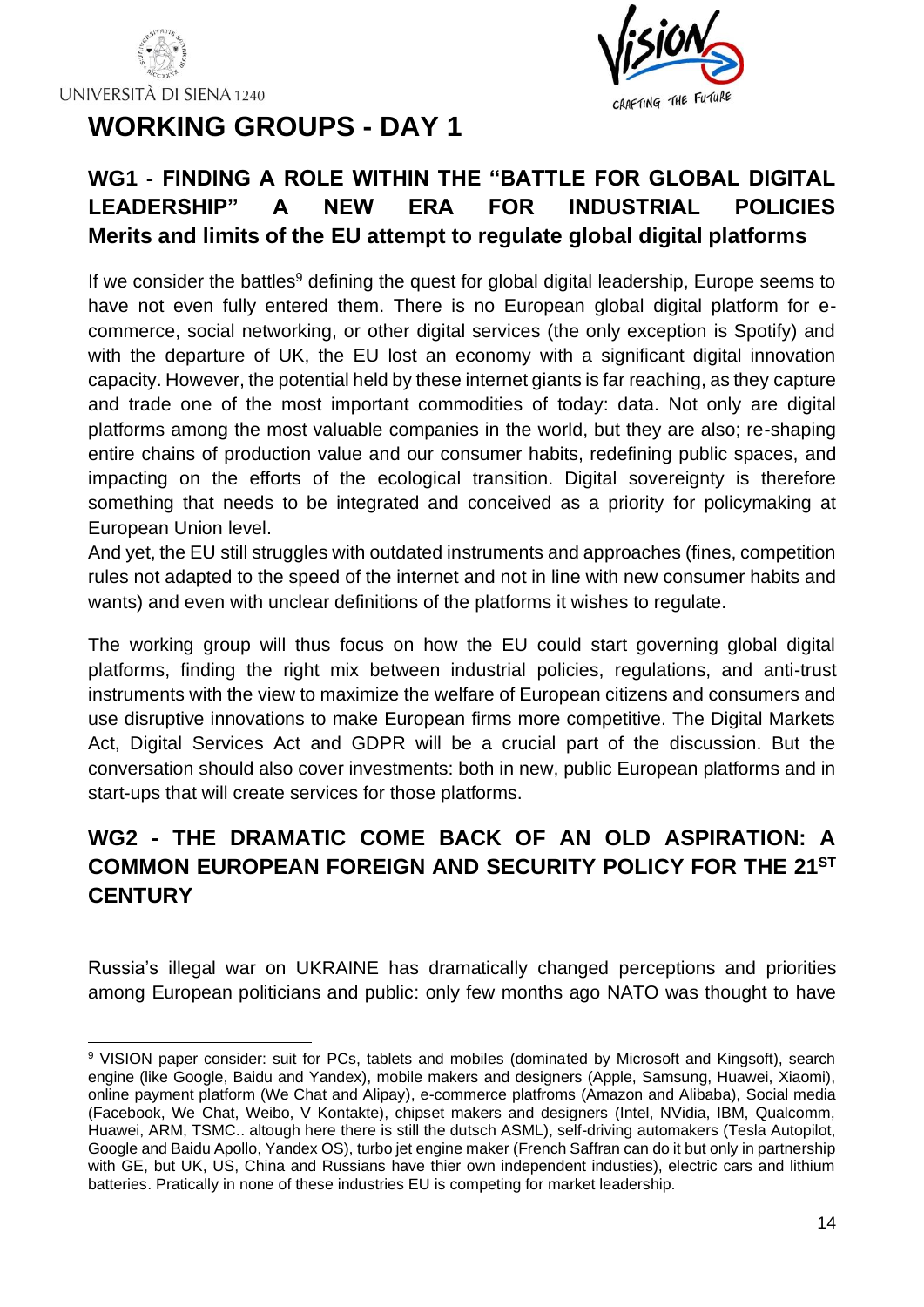





CRAFTING THE FUTURE

come close to what the French President, Emmanuel Macron called its "brain death". The unilateral decision of the United States to leave Afghanistan left the allies questioning the nature an alliance born in a completely different context. AUKUS. the US – UK – Australia initiative, seemed to show that the center of geopolitical gravitation is irreversible shifting towards the Asia-Pacific region. Only few months after the invasion of Ukraine has begun, the specters of of the cold war are back and a further collapse of a rule-based international order seems almost inevitable.

History has brought back Europe brutally to *realpolitik* and forced them to define its position on the global chess board of power politics. It's not the Eastern flank, which (should) draw now on Europe's attention. The entire South and East shores of the Mediterranean have been devastated by conflicts of which Europe is till now only indirectly affected, i.e. through migration. Regional power such as Turkey and Russia have become more influential than the EU Calls for substantial engagement and regaining influence, in particular by the United States, were hardly been answered-

The reality of war is back in Europe and as a means on the global chess table. The EU has made some progress both in its strategy (i.e. the strategic compass) and its instruments. While diplomacy and soft power have been employed for a long time with different success, the Union has just started to achieve higher strategic autonomy, i.e in energy and digital policiesand to develop a common foreign and security policy.

The discussions and outcomes of this Working Group 3 aim at the following:

- To achieve a shared idea of the opportunities and limitations of Europe's role in geopolitics in a mid-term perspective, with a special attention to the relations with the United States and the United Kingdom.
- To identify the most pressing weaknesses in the field of foreign and security policy on the European and member states level, both on the institutional and procedural level.
- To develop concrete proposals for institutional and procedural improvements, i.e. on the question of new decision making processes within the given constitutional framework of the EU or even beyond.
- To look in particular into ways of how to enhance cross-sectoral integration of different policy fields, i.e. in energy or cyber or between the European Union and its member states.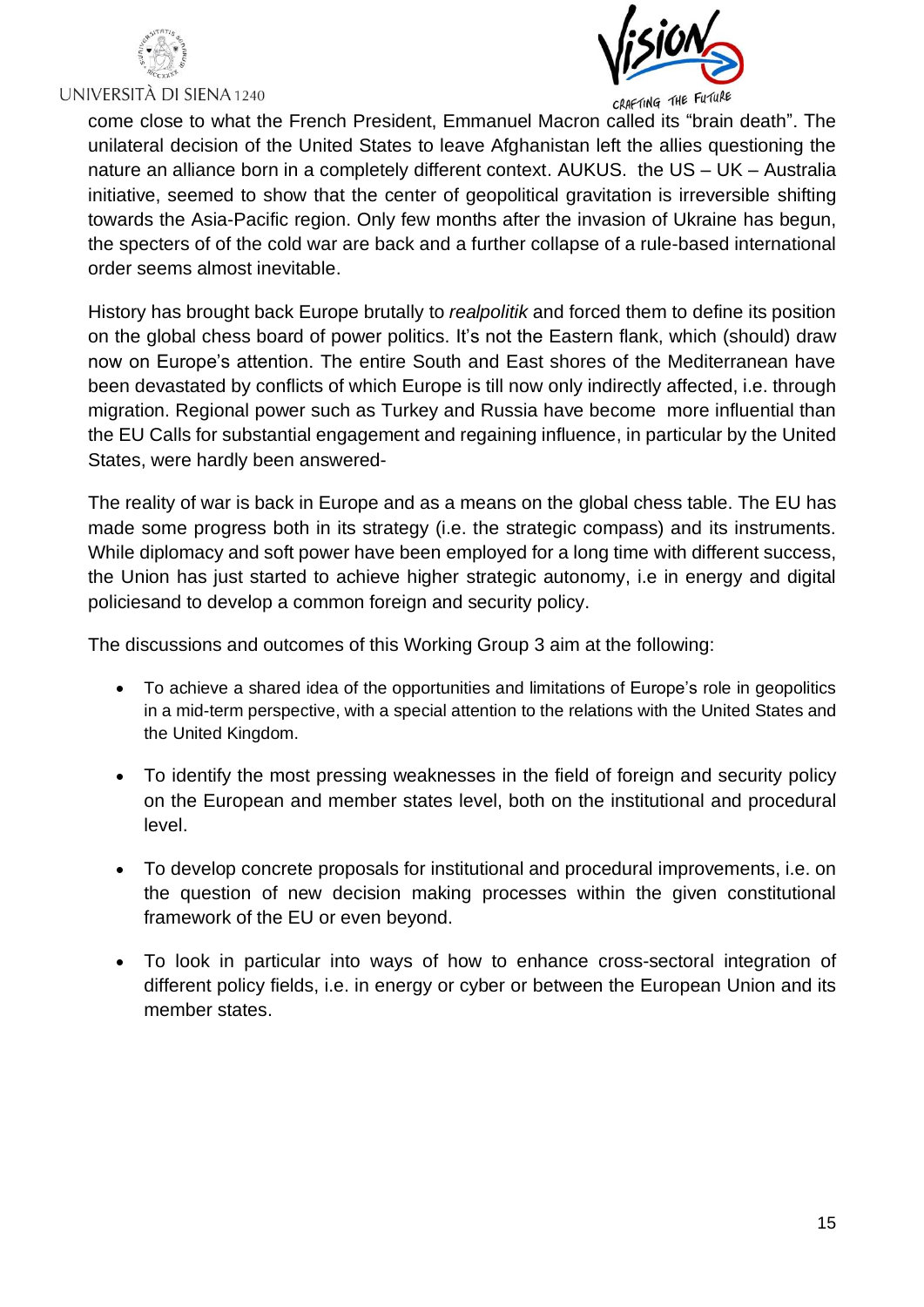



### <span id="page-15-0"></span>**WG 3 - EU AS THE PLACE TO EXPERIMENT THE INNOVATIONS THAT CAN SAVE LIBERAL DEMOCRACY FROM TECHNOLOGICAL OBSOLECENCE**

The debate on the European democratic deficit is one of the oldest among the many longstanding discussions which over the last decades have addressed the question of how to institutionally reform the European Union (for example: Huber P.M., 2009).

Within the architecture of the European Union (EU), the European Parliament (EP) is the institution which should guarantee direct accountability towards European citizens (PRIESTLEY, 2010; Hix, 2008). It is also the only case of a supranational assembly elected with universal suffrage (direct election) and its power has progressively increased since the first election in 1979 (Héritier, 2017; Hix, Noury and Roland. 2007.). Yet, this positive evolution contradicts the fact that the interest of European citizens, as measured by the turn out at the polls to elect the EP, has never been high, as shown in Graph 1.



Graph 1 – European Parliament election turn out (percentage, 1979 – 2019, EU)

Indeed, turnout has progressively gone down, with the only exception of the last election in 2019. And yet the 2019 election was also the very one when the share of MEPs from Eurosceptical parties reached its highest (31% of the total) while the share of the two mass European political parties (EPP and ESP) fell for the first time below half of the votes (44%).

Source: European Parliament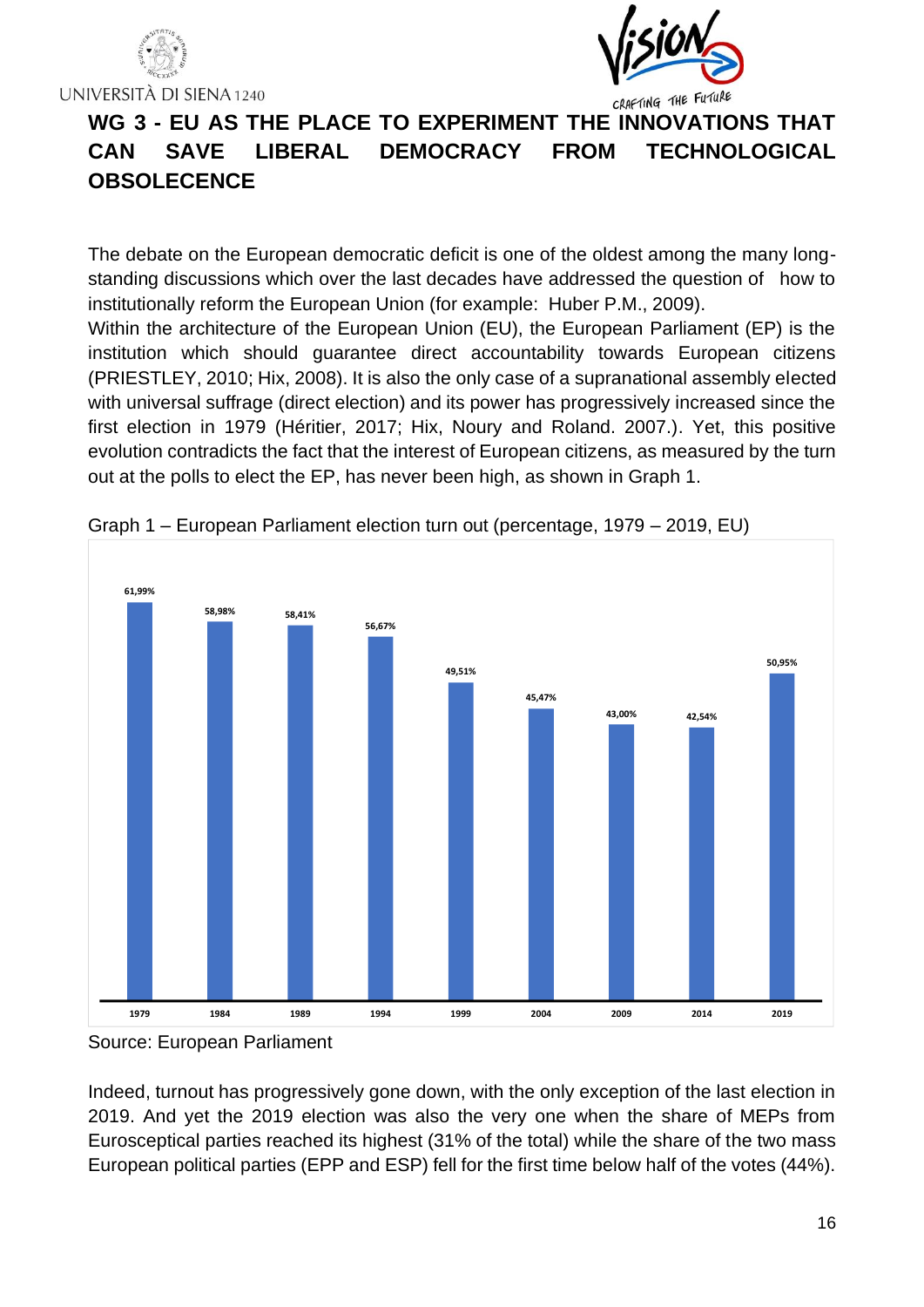



CRAFTING THE FUTURE

Yet, democracy is not only elected assemblies. Europe needs to make a much more systematic use of new deliberative approaches like the Citizen panels that the Conference on the future of Europe (COFE) is experimenting, of citizens' initiatives, of well-designed EU – wide referenda. We also need to institutionalize the use of electronic voting.

The COFE is producing some interesting proposals, the School of Transnational Governance at the EUI is hosting a vibrant debate<sup>10</sup> and a Vision proposal for flexible constituencies will also be part of the inputs to the working group<sup>11</sup>.

The dual health and economic emergency generated by the Covid 19 pandemic and the first EU extraordinary response to it is, indeed, creating an unprecedented "window of opportunity". On the one hand, there is the possibility to address the long-standing problem of the so-called EU 'democratic deficit' which is no longer compatible with a quantum leap in the EU integration process whose urgency has been made clear by the emergency. On the other, the response is the premise for the EU to become the lab addressing the diffused crisis of representative liberal democracy which affects also individual Member States.

Indeed, the issue of the European democratic deficit finds strong parallels with the new social and political dynamics brought about by the Internet. Much like the European Union struggles to create a harmonized framework to ensure equal and fair representation of all EU citizens while aiming at transcending the national geographical dimension; the Internet has impacted the dimension of the spatial organization of the lives of the vast majority of individuals, changing the shape and definition of the territorial communities they belong to.

Spatial organization is changing, becoming de facto more fluid, and transcending national boundaries. Yet, if instruments and electoral processes are not adapted to this changing scenario, the European Union liberal democracy risks becoming technologically obsolete and thus deepening its democratic deficit, consequently engendering distortions in social and economic conditions and inefficiencies and injustices in the way the European society is politically represented in elected assemblies.

The difficulty of democracy at a European level finds a parallel in the Member States. Participation in particular in local elections is declining, as is the Membership in any of the parties and other organizations participating in formal democracy. And there is the authoritarian temptation, the simple demagogue who simply wants to do away with democracy and safeguard an eternal position of power. It is vital for the EU not to limit discourses to the old debates on democracy on the EU level, but to attack the new challenge in Member States and ask the question what the EU can do about democracy in Member States. As a follow up to the Conference on the Future, for example, work could start on an EU Charter on Democracy in Member States, following the same methods of work that eventually led to the EU Charter of Fundamental Rights.

<sup>&</sup>lt;sup>10</sup> Like the "Forum on Democratic Participation and the Future of Europe" which Kalypso Nicolaidis and James Mackay – both participants at the VISION – PONTIGNANO conference - have organized.

<sup>11</sup> Flexible Transnational Constituencies, Grillo F. and Nanetti R. (2022) at https://liberalforum.eu/publication/policy-paper-11-flexible-transnational-electoral-constituencies/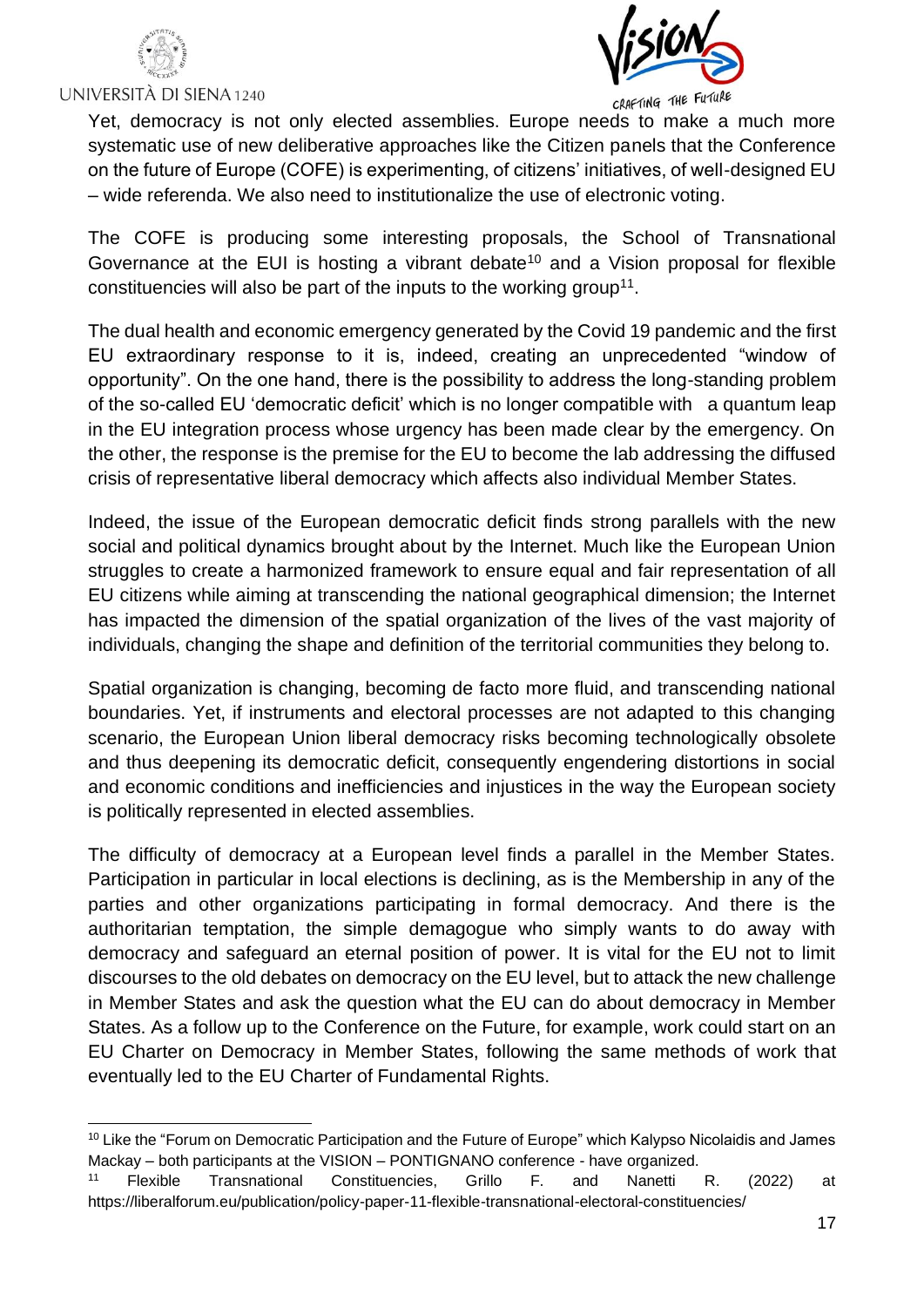



CRAFTING THE FUTURE

This working group will therefore be discussing what instruments and strategies can strengthen European democracy, both at the EU level and within Member States, by adapting it to our changing world.

### <span id="page-17-0"></span>**WG 4 - FINDING THE RIGHT PATH TOWARDS CARBON NEUTRALITY: A NEW GREEN DEAL IN THE AGE OF ENERGY AND SECURITY INSTABILITY – THE ROLE OF COMPANIES, GOVERNMENTS AND FAMILIES**

"This is Europe's *man on the moon* moment".

The words that give the title of the third VISION conference, were also the words with which on the 11<sup>th</sup> December 2019, the President of the Commission, Ursula Von Der Leyen, gave to the "green deal" the aura of the pact which would have defined her Presidency. The European Union's commitment to reach zero net emissions of CO2 by 2055 and to reduce them by 55% vis-à-vis their levels in 1990 were a great challenge which would have implied a radical transition in production and consumption models.

Since then everything has changed: the 2020 COVID19 produced the sharpest recession of the EU's history and the greatest reduction in emissions; the subsequent NEXT GENERATION EU has found in the ecological transformation its most important policy objective; regulations from the European Commission and the European Banking Authorities have been approved so to create a strong incentives for companies to increase the green ratio of their assets; the war in Ukraine has changed again priorities making even more complicated and urgent the need to reach energy autonomy; the price of gas and oil has increased so much to endanger the very implementation of NGEU.

Some of the big questions that this working group will reflect upon are: which is the true cost of the transition towards neutrality? Is there a way to make it politically sustainable? Which is the right balance between ambition and pragmatism? Which environmental policies should be prioritized to achieve more ambitious targets in light of the POST- Ukraine energy instability?

More specifically, orienting financial institutions and companies towards sustainable practices and investments has become a central feature of the EU strategy. Indeed, the former governor of Bank of England Mark Carney (2021) argues that banks and investment funds that pledged to stop all investment in polluting companies by 2050 account for more than 130 trillion dollars. In order to guide the financial world in this transition, Environmental, Social, and Corporate Governance (ESG) indicators were developed.

However, their implementation poses a series of challenges: first, how to avoid greenwashing? Secondly, how to use ESG to encourage a balanced and strategic transition (i.e., not diverting investments from those – especially manufacturing - industries that pollute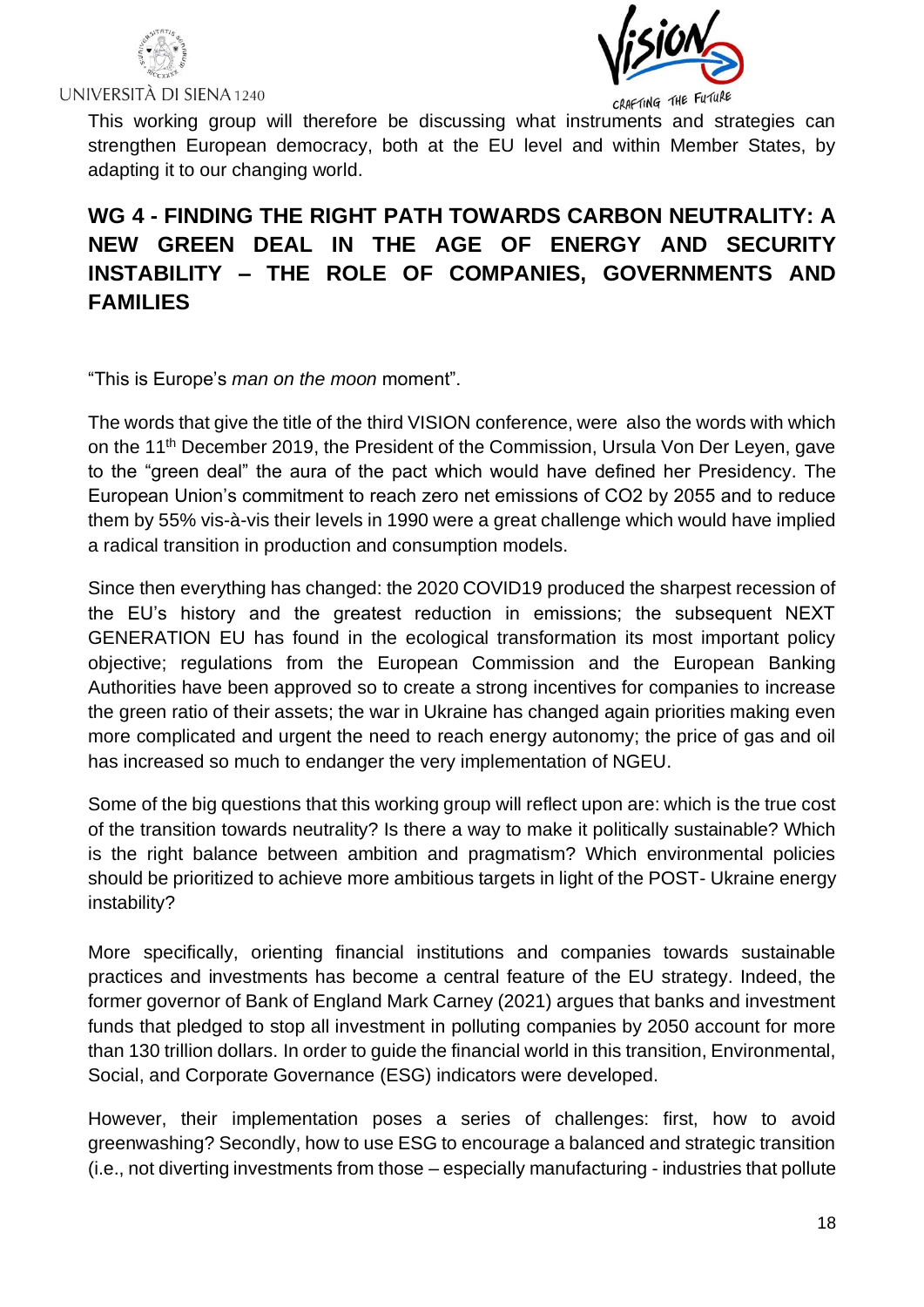



the most but that exactly for this reason still need significant investments to become more sustainable).

Thirdly, how to make ESG easy to apply for boards. ESG cover a wide array of broadly defined "economic activities" that are not always defined. Moreover, the need to evaluate the totality of financial institutions' portfolios represents a huge challenge in terms of scale.

Finally, how are ESG affected by the recent evolution of energy and carbon prices and related stagflation risks? What role can carbon markets and other policy instruments play in driving the economies on a truly sustainable path?

This working group will reflect upon these and other related challenges, in order to identify solutions that will make ESG more viable, of easier application and more effective. Particular attention will be devoted to the most suitable policies that may promote the adoption and diffusion of reliable ESG indicators, to the required investments to achieve climate neutrality in the next decades and to the key instruments that are needed to finance the low carbon economy in both developed and developing countries.

\*\*\*\*\*

### <span id="page-18-0"></span>**THE META-QUESTION AND THE HOLY GRAIL OF "TREATY CHANGES": FROM FLEXIBLE GEOMETRIES TO CLUSTERS OF INTEGRATIONS**

The conclusions of the Conference on the Future of Europe (COFE)<sup>12</sup> and the starting point of the Vision conference are about the same meta – reflection on the kind of (European) Union that we see consistent with the radical reforms which each of the above-mentioned working groups and plenary sessions is indicating as an organizational, and indeed structural, requirement.

As a matter of fact, the idea to better respond to and anticipate the many (security, energy, health, financial) crises that have started to define the 21<sup>st</sup> century, requires a reflection on how in Europe we can build a "supra-national" democratic system which even manages to be efficient in its decision-making process. This raises a number of overarching questions for which we cannot afford superficial answers: How large will the future Union be to accommodate a much deeper integration? Is integration a question of different speeds or of different clusters of countries for different policies? Up to what extent the end of the unanimity system can solve the problem? Would it, for instance, be feasible to develop a stable common defense and security policy (leaving aside the sharing of relevant security data) with all 27 Member States? What can be the impact of new enlargements and do we

<sup>&</sup>lt;sup>12</sup> In the words used by Emmanuel Macron, as French President and Head of the Member State holding the Presidency of the Council of the EU, in Strasbourg on the 9th of May 2022.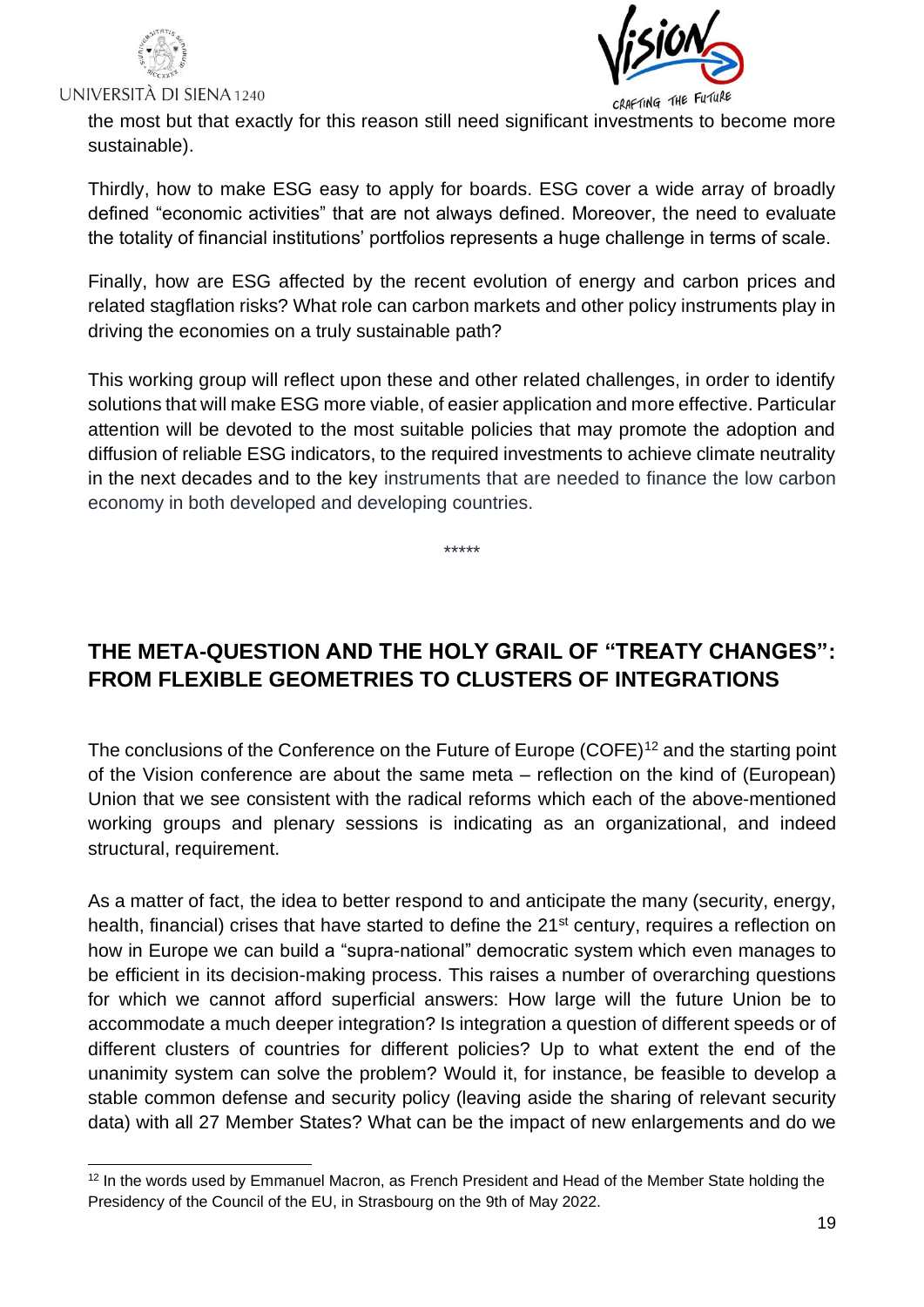



CRAFTING THE FUTURE

need to define a new method to more quickly scrutinize candidates (as the case of Ukraine seemed to show)? Is the original six-founders club a real core? How can we square the ambitions of the big countries to reshuffle the treaties with the circle of the smaller ones that resist the call for a new convention (whereas they may even be the majority of the Member States)? To what extent can we continue with a policy making method which has been essentially top down? Can we see a role for referenda to give more political legitimacy to future unions? Should we consider to provide Member States the possibility to decide to opt out at a later stage or for qualified majorities to be able to ask specific Member State to leave if fundamental principles are not respected? What did previous constitutional attempts do wrong and what could be the method for pursuing institutional reforms?

For decades the method to shape the European Union has been characterized by at least three elements: a) the Union grew incrementally and out of the consensus of all Member States; the attempt to establish a proper Constitution (the one signed in 2004) failed<sup>13</sup>; b) the approach was substantially top down with limited involvement of the people<sup>14</sup>; c) different kind of unions (the monetary one, the common market, the free circulation area) were allowed to have different sub-sets of the Member States to allow flexibility.

The method was certainly responsible for a great accomplishment: the most advanced integration amongst States which has ever been achieved through peaceful manners. This past success does not, however, seem enough to keep the greatest dream of a generation alive vis-à-vis the unprecedented shocks we are living through: institutions are needed that move at the same speed of the new challenges of the 21<sup>st</sup> century.

The idea that Vision has put forward since the first VISION series of conferences on the future of Europe (in Taormina, October 2020)<sup>15</sup> is that we may need to move from "flexible geometries" to "clusters of integrations": a Cluster of integration would be with possibly fewer Members but with a clearer allocation of power and responsibility<sup>16</sup>. These fuller integrations

<sup>&</sup>lt;sup>13</sup> It is interesting to notice that it was rejected due to two referenda hold in two of the six founding member states: France and Netherlands.

<sup>&</sup>lt;sup>14</sup> Giuliano Amato famously acknowledged in an interview (at EURO-OBSERVER) that the 2007 Lisbon Treaty that he eminently contributed to write "were unreadable so that citizens could not understand them". And so that they could not call another referendum which could see the treaty rejected again.

<sup>15</sup> See the Vision paper "EUROPE IN A POST-PANDEMIC WORLD REDEFINING DEMOCRACY, DELIVERING RESULTS A PLATFORM FOR A 21ST CENTURY EUROPE TEN IDEAS TO KICK OFF A DEBATE" (September 2020) (https://www.thinktank.vision/images/2020/10\_Ideas\_for\_Europe\_.pdf)

<sup>16</sup> This implies that, for instance, those States that freely decided to adhere to an area of free *movement*, would accept a single border, a single body of police that patrol it, a single code of law that regulates its crossing, the issuance of work permits for the area, and its asylum rights. More importantly, a free movement area will have as its natural consequence the existence of emergency mechanisms by which if a pandemic erupts there is a central authority with the power to close internal borders unless common rules are accepted. Likewise, those States that freely decided to adhere to an area of free *trade*, would also accept that tax rates on corporations are similar across the entire area, so to avoid competition among states that leads to races to the bottom. If the people establish that only the European Union deals with climate change, then it should be only the EU to have a seat at the negotiations and to represent the interest of its Member States; and it should be the European Commission to fine enterprises that pollute over a quota or to award cities that keep emissions low.